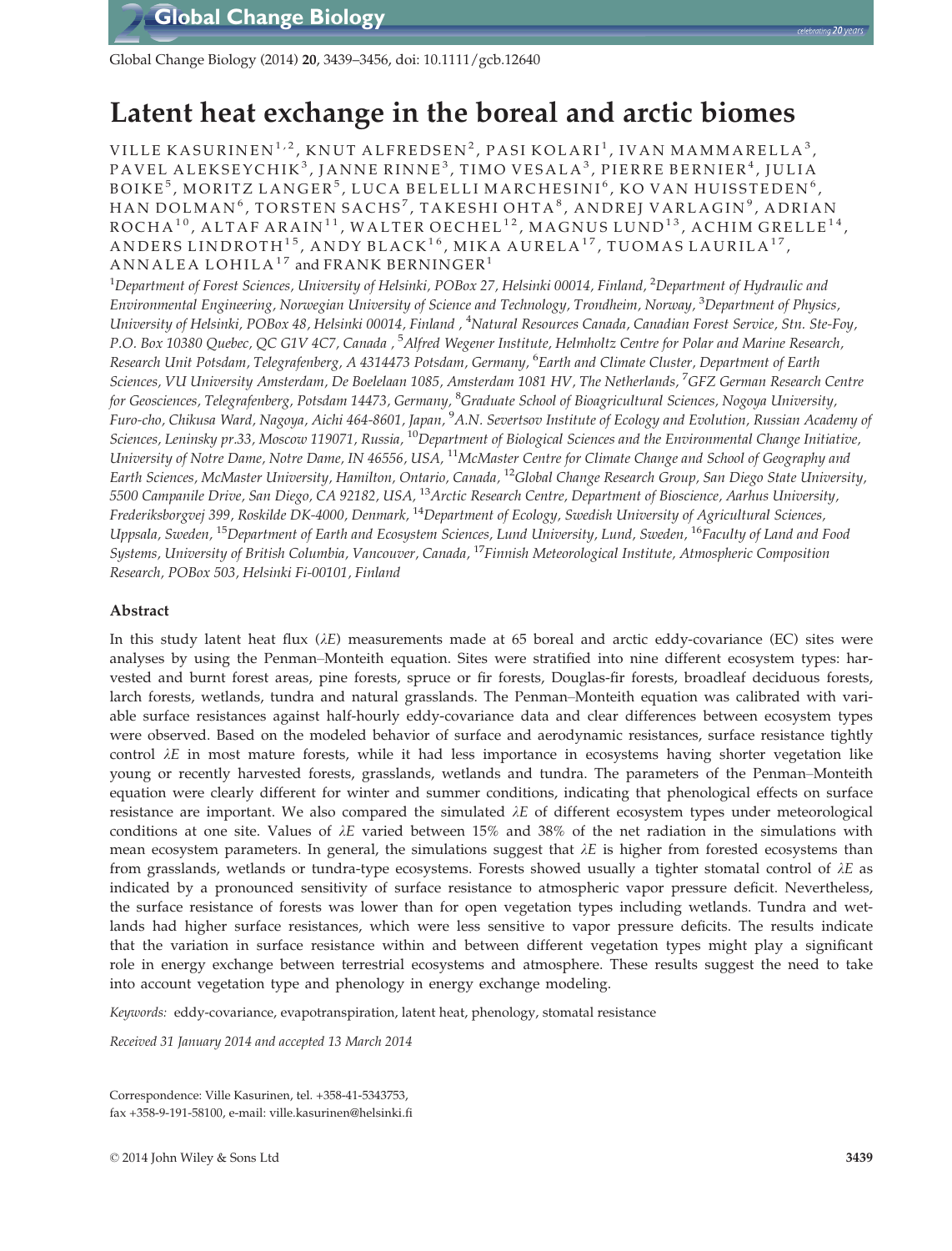## Introduction

Boreal and arctic biomes account for 22% of the land surface of the globe (Chapin et al., 2000). Boreal landscapes are often considered to be dominated by evergreen needle leaf conifers, but broadleaf forests, larch forests, open areas also occupy large areas of the boreal and arctic biomes and wetlands occupy large areas of boreal and arctic domain. These boreal and arctic ecosystems play an important role in earth-atmosphere dynamics because of their large extent and their sensitivity to a warming climate (Chapin et al., 2000; Bonan, 2008a).

Transpiration dominates the terrestrial ecosystem water fluxes and is poorly constrained in global modeling (Jasechko et al., 2013). Nevertheless, global climate predictions are sensitive to changes in evapotranspiration (e.g., Sellers et al., 1997, 2009). Over the last two decades, an extensive eddy-covariance (EC) flux tower network (FLUXNET) has been built, which is providing new insights on the energy exchange between the atmosphere and arctic and boreal ecosystems (Aubinet et al., 2000; Baldocchi et al., 2001). However, most of the work has focused on biosphere-atmosphere carbon exchange (Hollinger et al., 2004; Baldocchi, 2008; Jung et al., 2009; Stoy et al., 2009) as well as on site-specific energy exchange studies (Admiral & Lafleur, 2007; Tanaka et al., 2008; Peichl et al., 2013). At the same time, fewer studies have concentrated on multi-site energy fluxes to infer biome wide or regional water and energy fluxes (Jung et al., 2010; Wang & Dickson, 2012) aside from their relationship with  $CO<sub>2</sub>$  exchange (Hollinger et al., 1999; Law et al., 2002; Jung et al., 2011).  $\lambda E$  is estimated in eddy flux data from fluxes of water vapor, which are measured by using usually an infra red gas analyser (Foken, 2008). FLUXNET measurements have not been much used to estimate the energy balance of large regions, while micrometeorological problems, like energy balance closure (Wilson et al., 2002; Foken, 2008; Barr et al., 2012; Leuning et al., 2012; Stoy et al., 2013), EC footprint (Göckede et al., 2008) and gap-filling (Falge et al., 2001; Moffat et al., 2007) have received much attention. In spite of these problems, EC technique is one of the best and least biased methods to measure water and energy fluxes at the ecosystem-scale.

The Penman–Monteith (PM) equation is one of the most widely used and accepted approaches to model  $\lambda E$  (Katul *et al.,* 2012; Wang & Dickinson, 2012). The Penman Monteith method models explicitly the energy balance of an ecosystem: Net radiation is partitioned into latent heat flux  $(\lambda E)$  and sensible heat flux depending on the surface  $(r_s)$  and aerodynamic resistances  $(r_a)$ . It is widely used as a tool in agricultural related research (Allen, 1998) and has been used to analyze differences between boreal and temperate ecosystem (Blanken & Black, 2004; Zha et al., 2010; Brümmer et al., 2012). Recently, the approach has been extended by including various parameterizations to estimating surface resistance  $(r_s)$  (Grelle et al., 1999; Valiantzas, 2006; Launiainen, 2010). In the simplest modifications, the aerodynamic  $(r_a)$  and surface resistance  $(r_s)$  are assumed to be constant on the daily level (Allen, 1998). Models with surface resistances that vary over time give better predictions of latent heat flux during a single day although models with constant canopy resistance give accurate predictions of  $\lambda E$  over longer time spans (as e.g. daily or monthly) (Lecina et al., 2003) However, stomatal regulation could become important, if the climate is changing and might change the values of surface resistance. The PM equation has previously been used successfully to estimate  $r<sub>s</sub>$  in remote-sensing algorithms as well as in temperature-based  $\lambda E$  models (Cleugh et al., 2007; Mu et al., 2011).

Lately, the interest concerning the importance and effects of phenology on ecosystem behavior has increased. There have been several studies investigating phenological effects on seasonal and annual carbon balance (Suni et al. 2003, Gea-Izquierdo et al., 2010), bud burst (Richardson et al., 2010), feedback mechanisms to the climate system (Richardson et al., 2013) and spring onset (Richardson et al., 2012). Richardson et al. (2012) conducted an analysis related to ecosystemscale  $CO<sub>2</sub>$  exchange by using 14 different models in ten forested ecosystems. There are also some studies related to phenology and  $\lambda E$  (e.g. Blanken et al., 1997; Blanken & Black, 2004). However, the effect of delayed stomatal adaptation during the spring recovery to  $\lambda E$ has been rarely estimated (Brümmer et al., 2012).

In this article, flux and climate observations from FLUXNET are used to evaluate simulations of  $\lambda E$  by using the PM equation. Boreal and arctic ecosystem types are investigated to determine how their modeled and measured  $\lambda E$  depends on ecosystem type. Furthermore, a phenological model was used to investigate how the properties of the vegetation type affect  $\lambda E$ . The hypothesis of the study was that different land cover classes differ in their  $\lambda E$  and the way it depends on ecosystem properties and meteorological forcing.

#### Materials and methods

## Study sites

Sixty-five sites representing the most common ecosystem types in the subboreal, boreal or arctic areas were selected from FLUXNET database (http://fluxnet.ornl.gov) for this study (Fig. 1; Table 1). Agricultural ecosystems were excluded from the analysis, because their annual cycle is mainly con-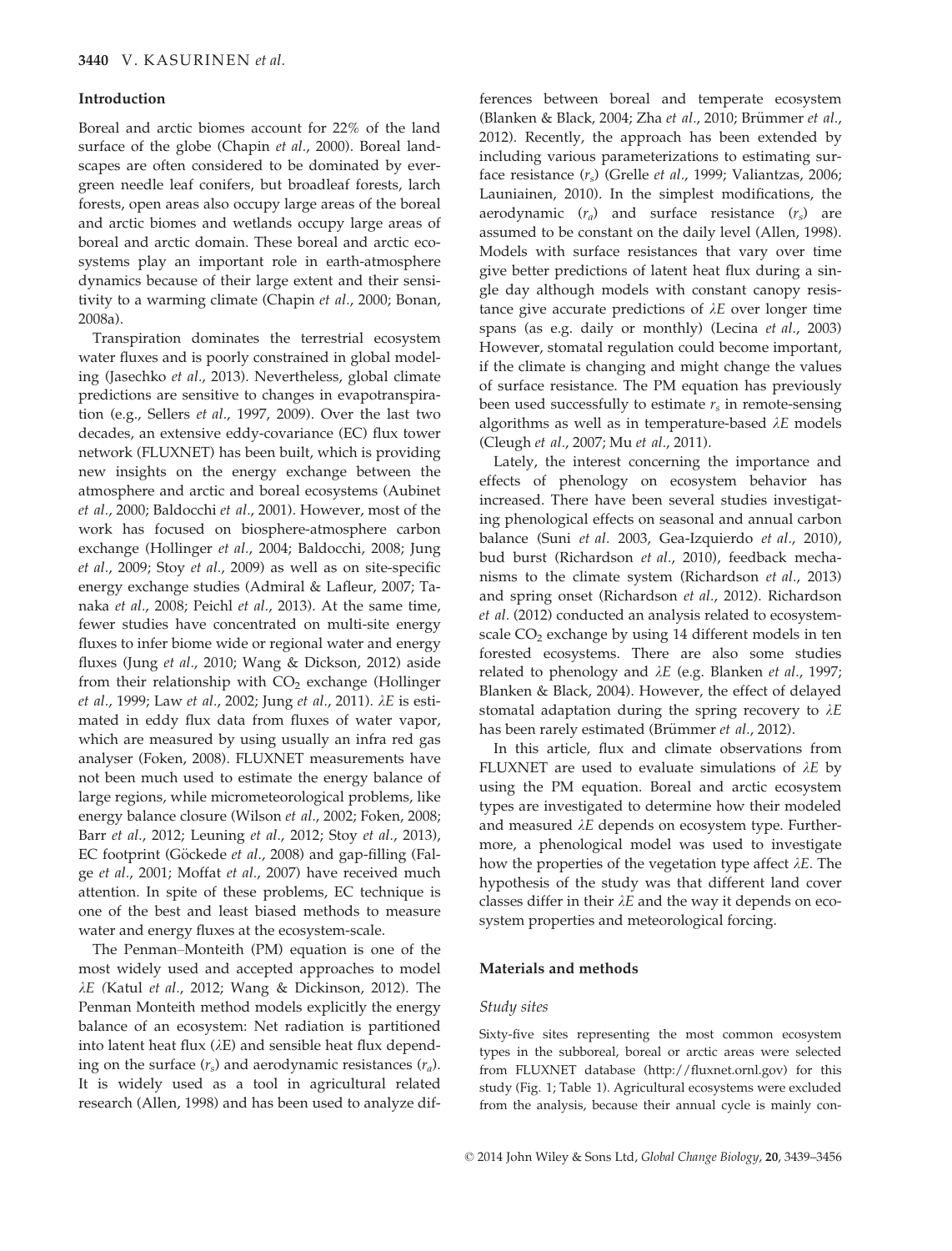trolled by human activity like harvesting and seeding, fertilization or irrigation. Therefore, analysis was limited to natural ecosystems including forests that have been planted with native species after cuts. The selected sites were grouped based on the dominant plant functional type (PFT) into nine different categories. These were: (i) harvested or burnt areas temporarily void of trees (C), (ii) Douglas-fir forests (D), (iii) pine forests (P), (iv) spruce or fir dominated forests (S), (v) broadleaf deciduous forests (BD), (vi) larch forests (L), (vii) wetlands (W), (viii) tundra (T) and (ix) natural grasslands (G).

The attempt was to select available EC sites in the boreal and subboreal region, but to reject sites where measurements are restricted to summer periods with large gaps occur during the periods when  $\lambda E$  are typically high. We acknowledged that the quality requirements were stricter for ecosystem types that are well represented in the database, while we had less stringent requirements for vegetation types that were not often measured. We thought that in these cases it might be important to increase the sample size of 'underrepresented ecosystems'. Exceptions were particularly made for tundra ecosystems, where data from winter months was very scarce. A complete site list with references, land type covers and climatological characteristics are presented in Table 1.

#### Data selection and estimation of missing measurements

For the data analysis, more than 400 EC site-years half-hourly of  $\lambda E$  and meteorological data were checked for obvious measurement errors or reporting errors in units. Rather complete time series of seven meteorological variables were required for the estimation: air temperature  $(T_a)$ , wind speed  $(u)$ , friction velocity  $(u^*)$ , global radiation  $(R_o)$ , net radiation  $(R_n)$ , air pressure  $(P_a)$  and relative humidity (RH). To avoid conditions when EC technique does not work properly, we removed periods with low turbulent mixing ( $u^*$  less than 0.1 m s<sup>-1</sup>). Similar kind of data filtering criteria has been used previously in other studies (Alavi et al., 2006; Wu et al., 2010), but selected threshold value can be considered low for forests. It was selected mainly to ensure a similar kind of analysis for all ecosystems types (same  $u^*$  and  $kB^{-1}$ ). Higher filtration criteria would have removed too much data from naturally open ecosystems (tundra, grasslands, wetlands, cut forests) and wintertime measurements from forests. Determination of optimal threshold value for each site or ecosystem type separately would have been hard and more or less subjective decision.

Thus, the most complete data series of half-hourly data were selected for the analysis and missing values for some of the meteorological data were estimated. First short gaps in  $T_a$ and RH (up to 4 h) were linearly interpolated (Amiro et al., 2006). Longer gaps of these variables that could not be estimated by using mean diurnal variation (MDV) (Reichstein et al., 2005) in a 14 days moving window, were filled by data recorded at the nearest weather station. This was done only for sites RU-Che, RU-Cok, RU-Ylr, RU-Ypf, RU-Sam, US-Atq, US-Brw, with distances varying from 1 to 50 km from the weather station. Weather station data are reported typically for every third or sixth hour and was interpolated to halfhourly values by using linear regression. Please note that the phenology model requires an air temperature history for the calculations related to delayed response of the vegetation to the increasing temperature during the spring  $[S \& \tau; \text{see}]$ Eqn (4)]. It should also be noted that model parameter estimation was always done on nongap filled values of  $\lambda E$ .

Missing periods in  $R_g$  data were estimated by using a linear regression relationships between photosynthetically active radiation (PPFD) as an independent variable. Estimated  $R_{\varphi}$ was accepted only if the linear correlation coefficient between the estimated values and measured values exceeded 0.95, otherwise data were removed from estimation. Missing periods in  $R_n$  was estimated similarly between  $R_g$  and  $R_n$  and estimated values were accepted, if the linear correlation between estimated and independent variable exceeded 0.8. The theoretical relationship and conversion methods between radiation PPFD and short wave irradiance are reported in many studies (Weiss & Norman, 1985; Papaioannou et al., 1993; Escobedo et al., 2011), and instead of using constant relationships, parameters was estimated for each site separately by using site-specific measurements. Dry-foliage data were not used in the analysis, because all sites did not provided high quality precipitation data.

## Model of latent heat exchange

The model parameters were estimated using the meteorological variables measured on site. The modeling was implemented using R software (R Core Team, 2013) by applying



Fig. 1 Location of eddy covariance sites are marked with red star (\*).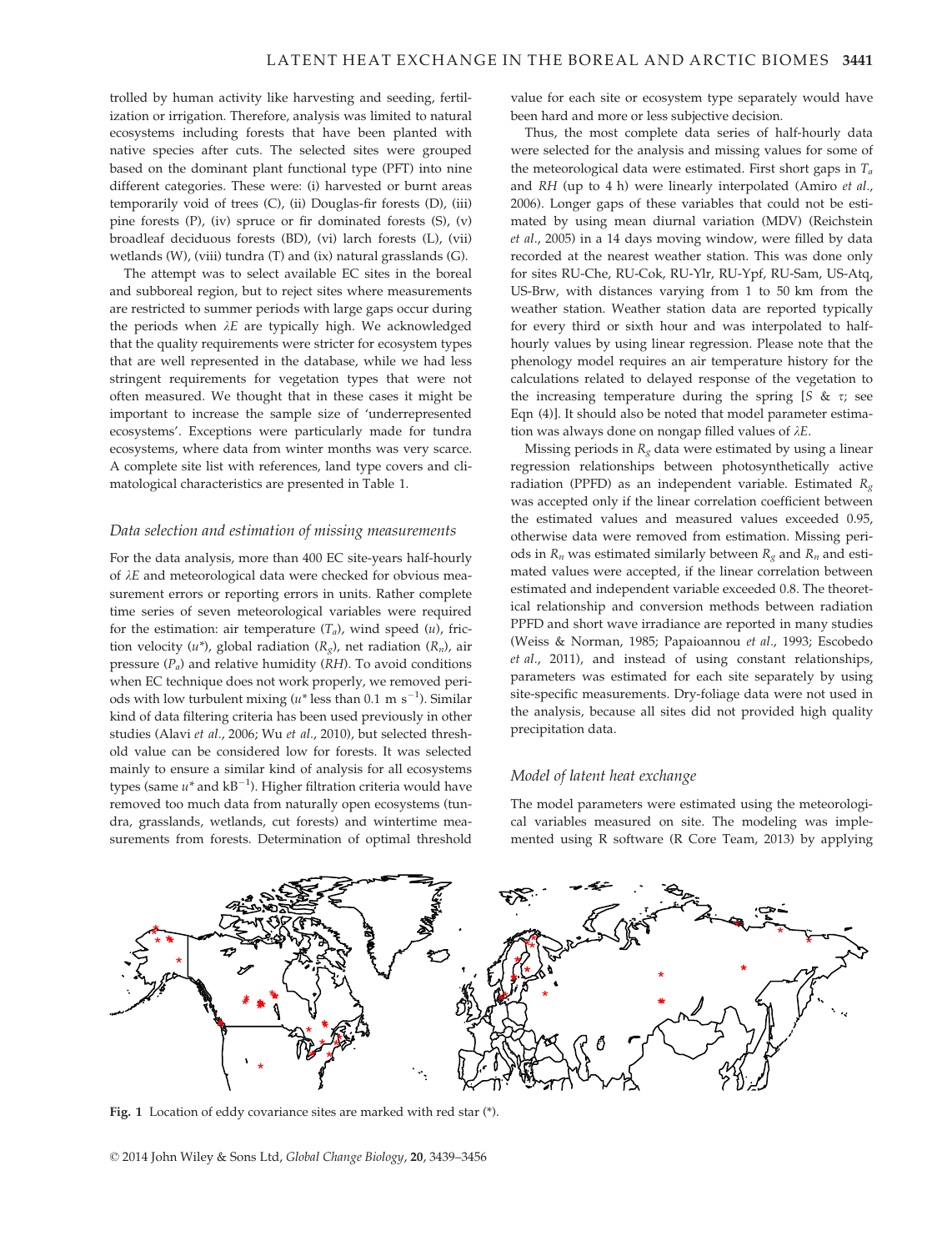|  |  |  |  |  |  |  |  | <b>Table 1</b> Eddy covariance sites that were used in the study, coordinates, characteristics and site references |  |  |
|--|--|--|--|--|--|--|--|--------------------------------------------------------------------------------------------------------------------|--|--|
|--|--|--|--|--|--|--|--|--------------------------------------------------------------------------------------------------------------------|--|--|

| <b>Sites</b> |          |                                              | Coordinates        |           | Characteristics |             |                                                |  |
|--------------|----------|----------------------------------------------|--------------------|-----------|-----------------|-------------|------------------------------------------------|--|
| Nr           | Code     | Name                                         | Latitude Longitude |           | <b>IGBP</b>     | Forest type | Site reference                                 |  |
| 1            | CA-Ca1   | <b>BC-Campbell River 1949</b><br>Douglas-fir | 49.87              | $-125.33$ | <b>ENF</b>      | Douglas-Fir | Krishnan et al., 2009;                         |  |
| 2            | CA-Ca2   | <b>BC-Campbell River 2000</b><br>Douglas-fir | 49.87              | $-125.29$ | <b>ENF</b>      | Douglas-Fir | Krishnan et al., 2009;                         |  |
| 3            | CA-Ca3   | <b>BC-Campbell River 1988</b><br>Douglas-fir | 49.53              | $-124.9$  | <b>ENF</b>      | Douglas-Fir | Krishnan et al., 2009;                         |  |
| 4            | CA-Gro   | ON-Groundhog River Mixedwood                 | 48.22              | $-82.16$  | MF              | Leaf        | McCaughey et al., 2006;                        |  |
| 5            | CA-Man   | MB-Northern Old Black Spruce                 | 55.88              | $-98.48$  | <b>ENF</b>      | Spruce      | Dunn et al., 2007;                             |  |
| 6            | CA-Mer   | ON-Mer Bleue Eastern Peatland                | 45.41              | $-75.52$  | WET             | Wet         | Lund et al., 2009;                             |  |
| 7            | CA-Na1   | NB-Nashwaak Lake 1 1967<br>Balsam Fir        | 46.47              | $-67.1$   | MF              | Spruce      | Yuan et al., 2008;                             |  |
| 8            | CA-NS1   | <b>UCI 1850</b>                              | 55.88              | $-98.48$  | <b>ENF</b>      | Spruce      | Goulden et al., 2011;                          |  |
| 9            | CA-NS2   | <b>UCI 1930</b>                              | 55.91              | $-98.52$  | <b>ENF</b>      | Spruce      | Goulden et al., 2011;                          |  |
| 10           | CA-NS3   | <b>UCI-1964</b>                              | 55.91              | $-98.38$  | <b>ENF</b>      | Spruce      | Goulden et al., 2011;                          |  |
| 11           | CA-NS4   | <b>UCI-1964</b> wet                          | 55.91              | $-98.38$  | <b>ENF</b>      | Spruce      | Wang et al., 2003;                             |  |
| 12           | CA-NS5   | <b>UCI 1981</b>                              | 55.86              | $-98.49$  | <b>ENF</b>      | Spruce      | Goulden et al., 2011;                          |  |
| 13           | CA-NS6   | <b>UCI 1989</b>                              | 55.92              | $-98.96$  | <b>ENF</b>      | Cut         | Goulden et al., 2011;                          |  |
| 14           | CA-NS7   | <b>UCI 1998</b>                              | 56.64              | $-99.95$  | <b>ENF</b>      | Cut         | Goulden et al., 2011;                          |  |
| 15           | CA-Oas   | SK-Old Aspen                                 | 53.63              | $-106.2$  | MF              | Leaf        | Black et al., 1996;                            |  |
| 16           | CA-Obs   | SK-Southern Old Black Spruce                 | 53.99              | $-105.12$ | <b>ENF</b>      | Spruce      | Jarvis et al., 1997;                           |  |
| 17           | CA-Ojp   | SK-Old Jack Pine                             | 53.92              | $-104.69$ | <b>ENF</b>      | Pine        | Griffis et al., 2003;<br>Zha et al., 2010      |  |
| 18           | CA-Qc2   | QC-1975 Harvested Black Spruce               | 49.76              | $-74.57$  | MF              | Cut         | $\equiv$                                       |  |
| 19           | CA-Qcu   | QC-2000 Harvested Black Spruce               | $-49.27$           | $-74.04$  | <b>ENF</b>      | Cut         | Bergeron et al., 2008;                         |  |
| 20           | CA-Qfo   | QC-Eastern Old Black Spruce                  | 49.69              | $-74.34$  | <b>ENF</b>      | Spruce      | Bergeron et al., 2008;                         |  |
| 21           | CA-Sf1   | <b>SK-1977 Fire</b>                          | 54.49              | $-105.82$ | <b>ENF</b>      | Pine        | Mkhabela et al., 2009;                         |  |
| 22           | CA-Sf2   | <b>SK-1997 Fire</b>                          | 54.25              | $-105.88$ | MF              | Cut         | Mkhabela et al., 2009;                         |  |
| 23           | CA-Sf3   | <b>SK-1998 Fire</b>                          | 54.09              | $-106.01$ | <b>ENF</b>      | Cut         | Mkhabela et al., 2009;                         |  |
| 24           | CA-Sj2   | SK-2002 Jack Pine                            | 53.94              | $-104.65$ | <b>ENF</b>      | Cut         | Coursolle et al., 2006;                        |  |
| 25           | CA-Sj3   | SK-1975 (Young) Jack Pine                    | 53.88              | $-104.65$ | <b>ENF</b>      | Pine        | Margolis & Ryan, 1997;                         |  |
| 26           | CA-TPW   | ON-Turkey Point 1974 White Pine              | 42.71              | $-80.35$  | MF              | Pine        | Peichl et al., 2010;                           |  |
| 27           | $CA-Tp4$ | ON-Turkey Point 1939 White Pine              | 42.71              | $-80.36$  | MF              | Pine        | Peichl et al., 2010;                           |  |
| 28           | CA-Wp1   | AB-Western Peatland                          | 54.95              | $-112.47$ | MF              | Wet         | Flanagan & Syed, 2011;                         |  |
| 29           | CA-Wp2   | AB-Western Peatland Poor Fen                 | 55.54              | $-112.33$ | <b>ENF</b>      | Wet         | Adkinson et al., 2011;.                        |  |
| 30           | CA-Wp3   | AB-Western Peatland Rich Fen                 | 54.47              | $-113.32$ | MF              | Wet         | Adkinson et al., 2011;                         |  |
| 31           | DK-Sor   | Soroe-Lille Bogeskov                         | 55.49              | 11.64     | DBF             | Leaf        | Pilegaard et al., 2001, 2003;                  |  |
| 32           | FI-Hyy   | Hyytiälä                                     | 61.85              | 24.3      | <b>ENF</b>      | Pine        | Launiainen, 2010;                              |  |
| 33           | FI-Kaa   | Kaamanen wetland                             | 69.14              | 27.3      | WET             | Wet         | Aurela et al., 2004;<br>Lund et al., 2009;     |  |
| 34           | FI-Lom   | Lompolojänkkä                                | 68                 | 24.21     | WET             | Wet         | Aurela et al., 2009;<br>Lohila et al., 2010;   |  |
| 35           | FI-Sii   | Siikaneva                                    | 61.83              | 24.19     | WET             | Wet         | Lund et al., 2009;                             |  |
| 36           | FI-Sod   | Sodankylä                                    | 67.36              | 26.64     | <b>ENF</b>      | Pine        | Thum et al., 2007;                             |  |
| 37           | RU-Che   | Cherskii                                     | 68.61              | 161.34    | $\rm{OSH}$      | Tundra      | Corradi et al., 2005;<br>Merbold et al., 2009; |  |
| 38           | RU-Cok   | Chokurdakh/Kytalyk                           | 70.83              | 147.49    | <b>OSH</b>      | Tundra      | van Huissteden et al., 2005;                   |  |
| 39           | RU-Fyo   | Fedorovskoye wet spruce stand                | 56.46              | 32.92     | ${\rm ENF}$     | Spruce      | Kurbatova et al.,2008;                         |  |
| 40           | RU-Ha1   | Ubs Nur-Hakasija-grassland                   | 54.73              | 90        | GRA             | Grass       | Belelli-Marchesini et al.,<br>2007a;           |  |
| 41           | RU-Ha2   | Ubs Nur-Hakasija-recovering<br>grassland     | 54.77              | 89.96     | <b>GRA</b>      | Grass       | Belelli-Marchesini, 2007b;                     |  |
| 42           | RU-Ha3   | Ubs Nur-Hakasija-Site 3                      | 54.7               | 89.08     | GRA             | Grass       | Belelli-Marchesini, 2007b;                     |  |
| 43           | RU-Sam   | Samoylov Island Lena Delta                   | 72.37              | 126.5     | OSH             | Tundra      | Boike et al., 2013;                            |  |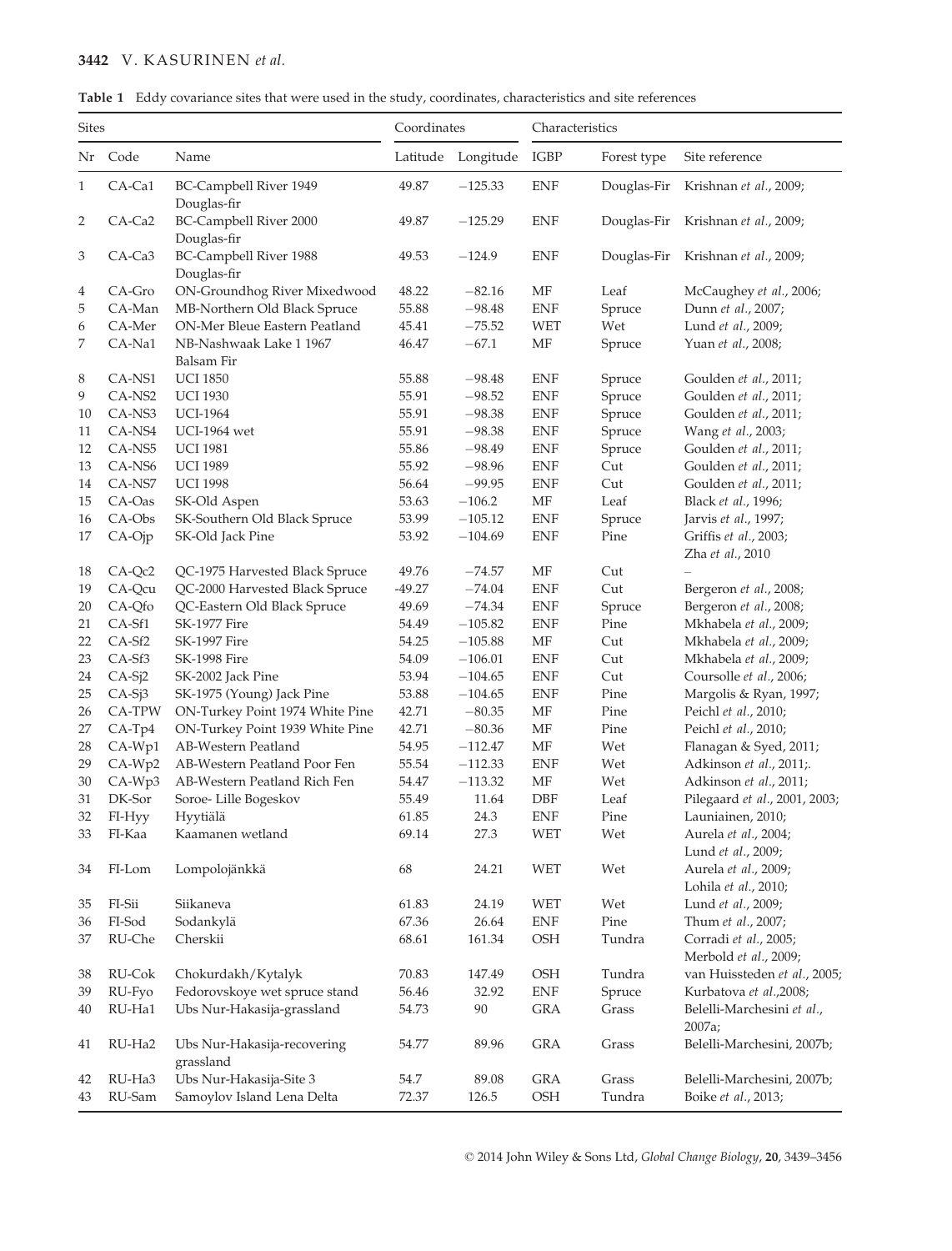| Table 1 (continued) |  |  |
|---------------------|--|--|
|---------------------|--|--|

| <b>Sites</b> |          | Coordinates                      |          | Characteristics          |            |             |                          |  |
|--------------|----------|----------------------------------|----------|--------------------------|------------|-------------|--------------------------|--|
| Nr.          | Code     | Name                             | Latitude | <b>IGBP</b><br>Longitude |            | Forest type | Site reference           |  |
| 44           | RU-Ylr   | Yakutsk-Larch                    | 62.26    | 129.62                   | <b>DNF</b> | Larch       | Ohta et al., 2008;       |  |
| 45           | RU-Ypf   | Yakutsk-Pine                     | 62.24    | 129.65                   | <b>DNF</b> | Pine        | Hamada et al., 2004;     |  |
| 46           | RU-Zot   | Zotino                           | 60.8     | 89.35                    | <b>ENF</b> | Pine        | Tchebakova et al., 2002; |  |
| 47           | SE-Deg   | Degero Stormyr                   | 64.18    | 19.56                    | <b>GRA</b> | Wet         | Lund et al., 2009;       |  |
| 48           | SE-Faj   | Fajemyr                          | 56.27    | 13.55                    | WET        | Wet         | Lund et al., 2007;       |  |
| 49           | SE-Fla   | Flakaliden                       | 64.11    | 19.46                    | <b>ENF</b> | Spruce      | Lindroth et al., 2008;   |  |
| 50           | SE-Nor   | Norunda                          | 60.09    | 17.48                    | <b>ENF</b> | Spruce      | Lindroth et al., 1998;   |  |
| 51           | SE-Sk1   | Skyttorp young                   | 60.13    | 17.92                    | <b>ENF</b> | Pine        |                          |  |
| 52           | SE-Sk2   | Skyttorp                         | 60.13    | 17.84                    | <b>ENF</b> | Pine        | Gioli et al., 2004;      |  |
| 53           | $US-An1$ | Anaktuvuk River Severe Burn      | 68.99    | $-150.28$                | <b>OSH</b> | Tundra      | Rocha & Shaver, 2011;    |  |
| 54           | $US-An2$ | Anaktuvuk River Moderate Burn    | 68.95    | $-150.21$                | <b>OSH</b> | Tundra      | Rocha & Shaver, 2011;    |  |
| 55           | $US-An3$ | Anaktuvuk River Unburned         | 68.93    | $-150.27$                | <b>OSH</b> | Tundra      | Rocha & Shaver, 2011;    |  |
| 56           | US-Atq   | Atqasuk                          | 70.47    | $-157.41$                | <b>GRA</b> | Tundra      | Lund et al., 2009;       |  |
| 57           | $US-Bn1$ | Delta Junction 1920 Control site | 63.92    | $-145.38$                | <b>ENF</b> | Spruce      | Liu et al., 2005;        |  |
| 58           | US-Brw   | Barrow                           | 71.32    | $-156.63$                | SNO,BSV    | Tundra      | Walker et al., 2003;     |  |
| 59           | US-Ha1   | Harvard Forest EMS Tower (HFR1)  | 42.54    | $-72.17$                 | MF         | Leaf        | Urbanski et al., 2007;   |  |
| 60           | US-Ho1   | Howland Forest (Main Tower)      | 45.2     | $-68.74$                 | MF         | Spruce      | Hollinger et al., 2004;  |  |
| 61           | US-Ich   | Imnavait Creek Watershed         | 68.61    | $-149.3$                 | <b>OSH</b> | Tundra      | Euskirchen et al., 2012; |  |
|              |          | Heath Tundra                     |          |                          |            |             |                          |  |
| 62           | US-ICs   | Imnavait Creek Watershed         | 68.61    | $-149.31$                | <b>OSH</b> | Tundra      | Euskirchen et al., 2012; |  |
|              |          | Wet Sedge Tundra                 |          |                          |            |             |                          |  |
| 63           | US-Ict   | Imnavait Creek Watershed         | 68.61    | $-149.3$                 | <b>OSH</b> | Tundra      | Euskirchen et al., 2012; |  |
|              |          | Tussock Tundra                   |          |                          |            |             |                          |  |
| 64           | US-Ivo   | Ivotuk                           | 68.49    | $-155.75$                | <b>OSH</b> | Tundra      | Epstein et al., 2004;    |  |
| 65           | US-NR1   | Niwot Ridge (LTER NWT1)          | 40.03    | $-105.55$                | <b>ENF</b> | Spruce      | Hu et al., 2010;         |  |

nonlinear least squares regressions (using the nls-function of the statistics package with the nl2sol algorithm).

We estimated  $\lambda E$  using the PM equation written as follows (Penman, 1948; Allen, 1998):

$$
\lambda E = \frac{\Delta R_n + \rho_a c_p \delta_e r_a^{-1}}{\Delta + \gamma (r_s + r_a) r_a^{-1}} \tag{1}
$$

where  $\rho_a$  is the air density (kg m<sup>3</sup>),  $c_p$  is the specific heat of air (J kg<sup>-1</sup> K<sup>-1</sup>),  $\Delta$  is the rate of change of saturation vapor pressure with air temperature (Pa  $K^{-1}$ ) and  $\gamma$  is the psychrometric constant (66 Pa K<sup>-1</sup>),  $r_s$  the surface resistance (s m<sup>-1</sup>) and  $r_a$ the aerodynamic resistance (s  $m^{-1}$ ). The latter was calculated from the EC data following the method used by Launiainen (2010):

$$
r_a = \frac{u}{u_*^2} + \frac{\text{kB}^{-1}}{u_*} \tag{2}
$$

where  $kB^{-1}$  is the Stanton number (dimensionless). The excess resistance parameter  $kB^{-1}$  was set to the value of two (dimensionless) to estimate  $r_a$  in a similar way for all sites. This value is suggested to be representative for a wide range of vegetation types (Garratt, 1978), and has been found to be representative for forests (Verma, 1989; Launiainen, 2010). Among different studies various values for  $kB^{-1}$  has been used and its optimal value can vary between vegetation types as well as seasonally (Kustas et al., 1989; Wu et al., 2000; Barr et al., 2001; Zha et al., 2010). Although we used the same value of  $kB^{-1}$  for

all sites, it has been reported to range from 1 to 12 (Shuttleworth & Wallace, 1985; Kustas et al., 1991; Troufleau et al., 1995).

Normally the PM equation includes the available energy flux  $(R_n-G-\Delta S)$ , where G is the soil heat flux and  $\Delta S$  is the rate of heat storage in the canopy volume), whereas we have chosen to neglect G and  $\Delta S$  since they are usually small compared to  $R_n$  particularly when using the equation on a daily basis (the two terms become small on a 24-h cycle). Based on the results of those studies that has been investigating EC energy balance closure problems, measurement errors of G and  $\Delta S$  varies from 20 to 50% and the absolute flux gradient from 20 to 50 W  $m^{-2}$  (Foken, 2008). These components are small compared to  $Rn$ ,  $\lambda E$  and sensible heat flux (H) and their vertical and horizontal scales are limited to near ground level. Because these components were not widely reported for all ecosystem types present in the study, these terms were neglected from the estimation procedure and the decision to prioritize the wider coverage of different ecosystem types were made.

The surface resistance was estimated using a multiplicative model (Jarvis, 1976; Stewart, 1988) as follows:

$$
r_s = f(P)f(\delta_e)f(R_g)
$$
\n(3)

where  $f(P)$ ,  $f(\delta_e)$  and  $f(R_e)$  are phenology,  $\delta_e$  and  $R_g$  modifiers, respectively. The values of the modifiers vary between 0 and 1.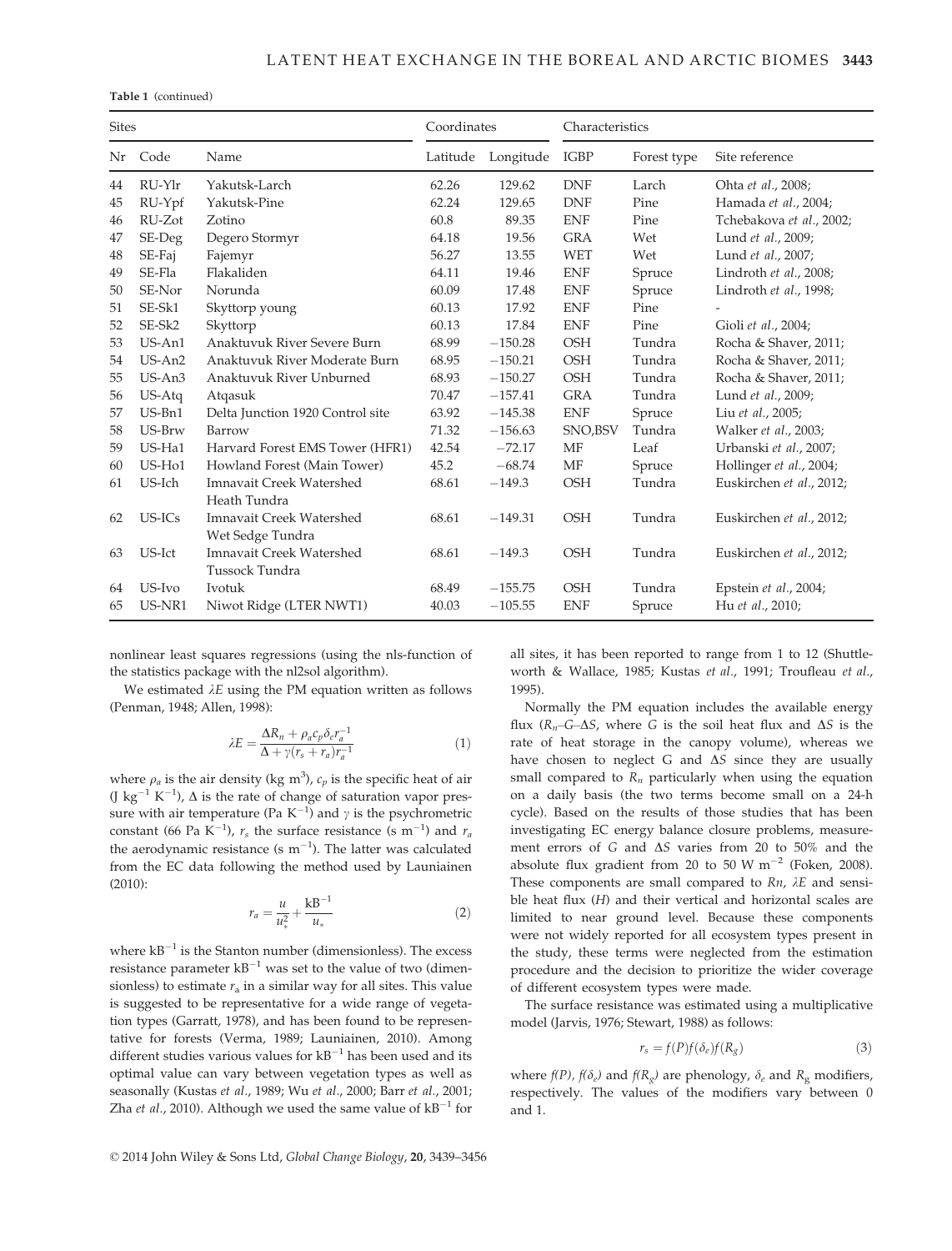|  |  |  |  |  | <b>Table 2</b> Ecosystem specific calibrated model parameters |
|--|--|--|--|--|---------------------------------------------------------------|
|--|--|--|--|--|---------------------------------------------------------------|

|                     | Model parameters |                |                                      |                                     |                            |                       |  |  |  |  |
|---------------------|------------------|----------------|--------------------------------------|-------------------------------------|----------------------------|-----------------------|--|--|--|--|
| Vegetation types    | $\theta$ (°C)    | $\tau$ (d)     | $r_{\rm{SMax}}$ (s m <sup>-1</sup> ) | $r_{\rm SMin}$ (s m <sup>-1</sup> ) | $k_R$ (W m <sup>-2</sup> ) | $k_{\text{VPD}}$ (Pa) |  |  |  |  |
| Cut                 | 13               | 25             | 79.2                                 | 22.4                                | 14.3                       | 282.8                 |  |  |  |  |
| Douglas-Fir         | 5                | $\overline{2}$ | 80.4                                 | 45.7                                | 5.2                        | 367.8                 |  |  |  |  |
| Grass               | 15               | 20             | 407.7                                | 66.4                                | 0.1                        | 1372.1                |  |  |  |  |
| Larch               | 6                | 22             | 75.5                                 | 13.2                                | 87.1                       | 220.0                 |  |  |  |  |
| Broadleaf deciduous | 13               | 23             | 59.8                                 | 6.6                                 | 109.3                      | 236.4                 |  |  |  |  |
| Pine                | 10               | 24             | 127.8                                | 30.0                                | 12.5                       | 498.9                 |  |  |  |  |
| Spruce              | 12               | 15             | 71.3                                 | 25.5                                | 41.8                       | 473.8                 |  |  |  |  |
| Tundra              | 7                | 12             | 147.8                                | 80.3                                | 418.9                      | 2700.7                |  |  |  |  |
| Wet                 | 7                | 11             | 232.3                                | 90.1                                | 12.2                       | 4000.0                |  |  |  |  |

The phenology modifier which accounted for seasonal (i.e. summer and winter) are based on the work of Mäkelä et al. (2004) and Gea-Izquierdo et al. (2010) and is expressed as follows:

$$
f(P) = r_{\text{SMax}} - 2\left(1 - \frac{1}{1 + S(t)}\right)(r_{\text{SMax}} - r_{\text{SMin}})
$$
 (4)

where  $r_{\rm SMA}$  and  $r_{\rm SMin}$  are the maximum and minimum stomatal resistances (s m<sup>-1</sup>) and  $S(t)$ , a variable describing the phenological state of the plants, is calculated as follows:

$$
S(t) = \min\left(\frac{\int_{t-\tau}^{t} T_a(t)dt}{\tau\theta}, 1\right),\tag{5}
$$

where  $T_a$  is air temperature,  $\theta$  (°C) is a parameter describing the long-term average temperature at which stomatal resistance reaches its minimum value,  $\tau$  is the integration time delay of stomatal response in days. The phenological model describes the slow development of surface resistance to changes in temperature as it occurs during spring. It is a modification of the model of Gea-Izquierdo et al. (2010) that they used for the analysis of Gross Primary Production (GPP). The behavior of  $S(t)$  as a function of  $\tau$  and  $\theta$  and  $T_a$  is shown in Fig. 2.

Surface resistance was also assumed to have a hyperbolic dependence on  $R_{\rm g}$  (Wong *et al.*, 1979; Leuning, 1995) as follows:

$$
f(R_g) = \frac{k_R + R_g}{(R_g + 5)}\tag{6}
$$

where  $k_R$  is a parameter describing the sensitivity of surface resistance to global radiation. An offset of five W  $m^{-2}$  was added to  $R_{\varphi}$  (in the denominator) to avoid frequent problems caused by occurrences of negative values of  $R_g$  and to constrain  $r<sub>s</sub>$  surface resistance to finite values.

Finally,  $r_s$  was assumed to depend on  $\delta_e$  as follows:

$$
f(\delta_e) = \left(1 + \frac{\delta_e}{k_{\text{VPD}}}\right) \tag{7}
$$

where  $k_{\text{VPD}}$  (kPa) is an empirically estimated parameter describing the sensitivity of stomatal conductace to  $\delta_e$ .



Fig. 2 Conceptual behavior of S as a function of  $\theta$  and  $\tau$ . The black line is the measured air temperature. The variable S (blue line) is calculated based on the running mean (blue line) of the measured air temperature (black line) and with delay (which depends on  $\tau$ ). S is saturated when it reaches the value 1 (on the right y-axes).

High values of  $k_{\text{VPD}}$  indicate a low stomatal sensitivity to VPD.

## Statistical analysis

Parameter estimation was done using half-hourly values of  $r_s$ calculated by inverting Eqn (1) using nongapfilled  $\lambda E$ ,  $R_n$ ,  $T_a$ ,  $\delta_{\rm e}$ , *u* and *u*\* data. The values of the parameters  $k_R$ ,  $k_{\rm VPD}$ ,  $r_{\rm SMin}$ ,  $r_{SMax}$ ,  $\theta$  and  $\tau$  were estimated to maximize the fit of the model to measured  $\lambda E$  data using ordinary least squares. Over all, two different parameter sets are estimated. Firstly, estimated parameter values for each site is provided separately and secondly, the estimated average parameters are provided for each vegetation type.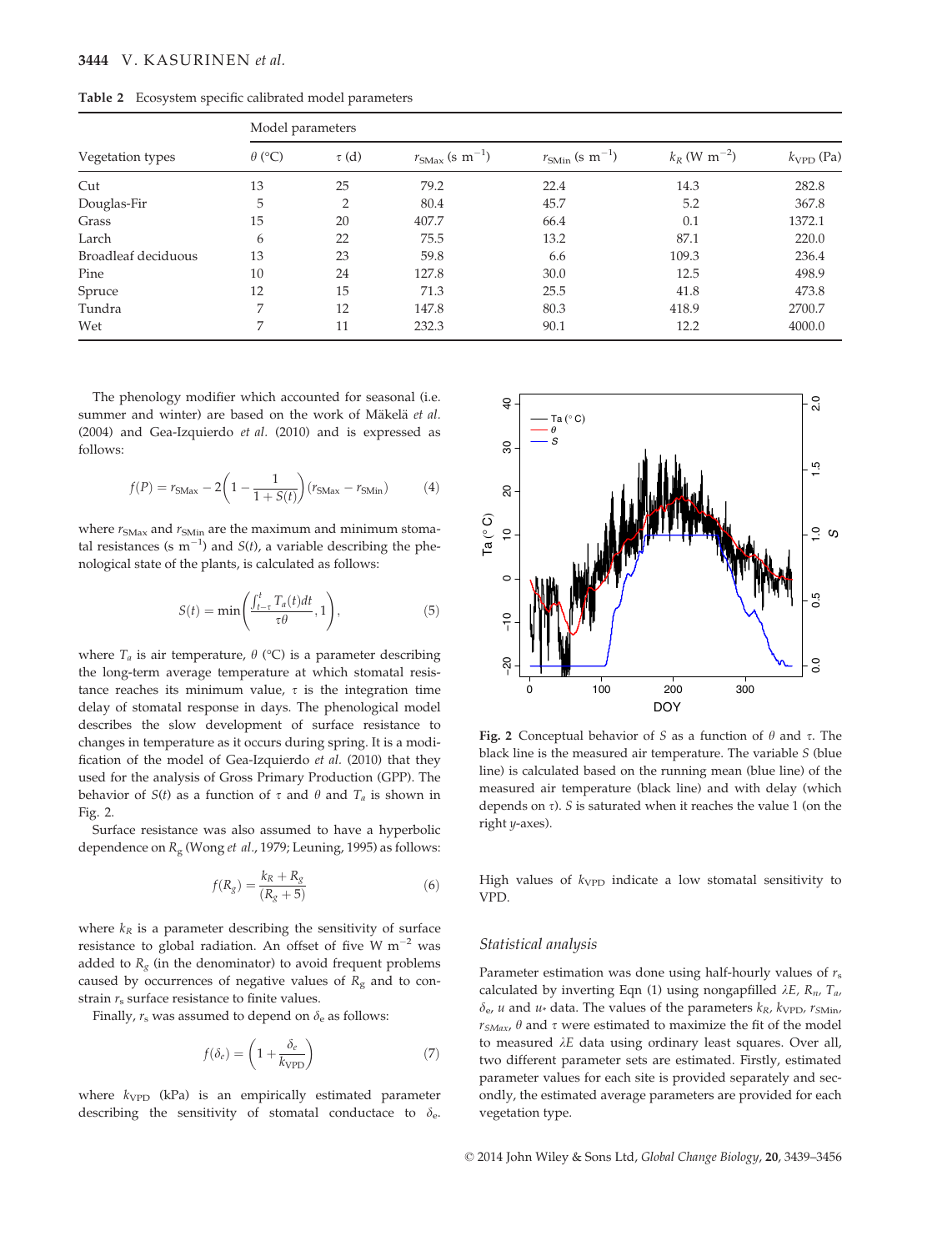The values of the parameters  $k_R$ ,  $k_{\text{VPD}}$ ,  $r_{\text{SMin}}$  and  $r_{\text{SMax}}$  were estimated simultaneously. The parameters  $\theta$  and  $\tau$ , linked to the phenology of latent heat exchange, were estimated, iteratively. The values of  $\theta$  and  $\tau$  were first fixed and then the other parameters were estimated by using the nonlinear regression. The reported values are the combination of all parameters (including  $\theta$  and  $\tau$ ), which minimizes the residual sum of squares. This was done for a grid with a density of 1 day  $(\tau)$ and 1 °C ( $\theta$ ). The grid ranged from 1 to 30 days for  $\tau$  and for 5–20 °C for  $\theta$ . In rare cases where the use of the phenology model improved the fit of the model by less than 2%,  $\theta$  and  $\tau$ were set to 5 °C and 2 days, respectively.

To produce mean model parameters for each ecosystem type, all ecosystem specific data were concatenated and average ecosystem type parameters were estimated from this pooled data. Based on the parameters derived from this estimation, the  $\lambda E$  values of different vegetation types were compared by using the ecosystem average model parameters for each vegetation type ( $r_{\text{SMax}}$ ,  $r_{\text{SMin}}$ ,  $k_R$  and  $k_{\text{VPD}}$ ) and the meteorological data of the station Hyytiälä (FI-Hyy) for 2011. Hyytiälä was selected it represents somehow an 'average climate' in the dataset [mean annual air temperature 1961– 1990 + 2.9 °C and precipitation 709 mm (Sevanto *et al.*, 2006)]. To compare the annual mean behavior of measured and modeled  $\lambda E$ , site-specific data were aggregated (measured and modeled) over the whole data range as daily means (Table 3).

The goodness of the model fit was estimated by using the proportion of explained variance  $(PR<sup>2</sup>)$ , defined as:

$$
PR^{2} = 1 - \frac{\Sigma(y - \hat{y})^{2}}{\Sigma(y - \bar{y})^{2}},
$$
\n(8)

where  $\psi$  is the measured value of the variable in question,  $\hat{v}$  is its predicted value and  $\hat{y}$  its mean measured value. For a linear regression, this gives the same values as the traditional  $R^2$ .

#### Climatological and land cover data

To characterize the relations of vegetation characteristics to climate, long-term averages of climate variables were used. These were extracted from the Climatic Research Unit (CRU) gridded climatology (New et al., 2002). This data have a spatial resolution of 10 min and the climate variables were gridded averages1960–2000. Averaged annual mean temperatures were in a good agreement with temperatures calculated from the available EC site data. Recorded  $T_a$  data from the EC sites could not directly be used, because from some sites data were available only for the summer time and some time series were quite short.

Leaf Area Index (LAI) and Normalized Difference Vegetation Index (NDVI) data are derived from the Moderate Resolution Imaging Spectroradiometer (MODIS) products [MOD13Q1 (18 days) & MOD15A2 (8 day)]. Grid size for LAI was  $1 \times 1$  km and for NDVI 0.25  $\times$  0.25 km from the center coordinates of the flux tower site. LAI and NDVI data are reported for July, which were assumed to be the time of maximum leaf area index at most sites.

## Results

#### Site characteristics

Annual average  $T_a$  (as calculated from the climatological data) ranged between  $-10$  to  $+8$  °C, being lowest for tundra and highest for the Douglas-fir sites. Some of the most continental sites, Yakutsk-larch and pine sites (RU-Ylr and RU-Ypf) also had very low annual mean temperatures  $(-10 \degree C)$  (Fig. 3a). The mean annual precipitation was highest for the Douglas-fir sites  $(1600 \text{ mm a}^{-1}$  CA-Ca1, CA-Ca2, CA-Ca3) and lowest for tundra sites  $(200 \text{ mm a}^{-1} \text{ RU-Che}, \text{RU-Cok}, \text{US-} \text{Ceh})$ Atq, US-An1, US-An2, US-An3, US-Brw, US-Ich, US-ICs, US-Ict, US-Ivo), while the mean precipitation for other vegetation types ranged between 500 and 600 mm a<sup>-1</sup> (Fig. 3b). Mean annual  $T_a$  and precipitation were highly correlated (log (y) =  $6.31e^{(0.0134x)}$  PR<sup>2</sup>: 0.77 where  $y$  is mean annual precipitation and  $x$  is mean air temperature Fig. 3c).

Moderate Resolution Imaging Spectroradiometer derived mean summer LAI (using projected LAI) for most vegetation types in July, were around two and lowest summer time means were observed for grass, tundra and wetland sites (Fig. 3d). The highest LAI

Table 3 Statistical summary for the modeled ecosystem specific fit. RMSE is root-mean-square deviation, MM is measured mean

|                     | Half an hour |             |           |        | Daily       |             |       |        | Monthly     |             |       |                 |
|---------------------|--------------|-------------|-----------|--------|-------------|-------------|-------|--------|-------------|-------------|-------|-----------------|
| Ecosystem           | <b>Bias</b>  | <b>RMSE</b> | <b>MM</b> | $PR^2$ | <b>Bias</b> | <b>RMSE</b> | MM    | $PR^2$ | <b>Bias</b> | <b>RMSE</b> | MM    | PR <sup>2</sup> |
| Cut                 | $-0.82$      | 23.61       | 51.72     | 0.6    | 0.93        | 11.3        | 46.11 | 0.84   | 1.19        | 6.79        | 46.05 | 0.94            |
| Douglas-fir         | 0.28         | 27.74       | 64.34     | 0.48   | 0.54        | 15.1        | 57.92 | 0.71   | 1.18        | 7.28        | 58.61 | 0.9             |
| Grass               | 2.67         | 26.08       | 87.89     | 0.71   | 2.64        | 14.11       | 79.56 | 0.86   | 5.41        | 8.58        | 73.76 | 0.93            |
| Broadleaf deciduous | $-3.59$      | 30.88       | 68.24     | 0.67   | $-0.38$     | 15.44       | 65.64 | 0.85   | $-0.08$     | 10.58       | 66.29 | 0.93            |
| Pine                | 0.73         | 22.7        | 48.94     | 0.62   | 3.09        | 10.27       | 45.86 | 0.87   | 3.2         | 6.22        | 44.21 | 0.95            |
| Spruce              | $-0.12$      | 25.86       | 54.54     | 0.59   | 3.68        | 11.47       | 52.26 | 0.84   | 3.57        | 7.88        | 51.93 | 0.93            |
| Tundra              | 6.19         | 24.96       | 53.75     | 0.52   | 5.81        | 14.21       | 36.82 | 0.61   | 4.69        | 8.28        | 27.24 | 0.83            |
| Wet                 | 1.51         | 23.09       | 67.1      | 0.76   | 3.22        | 11.94       | 60.22 | 0.88   | 3.76        | 8.39        | 61.08 | 0.95            |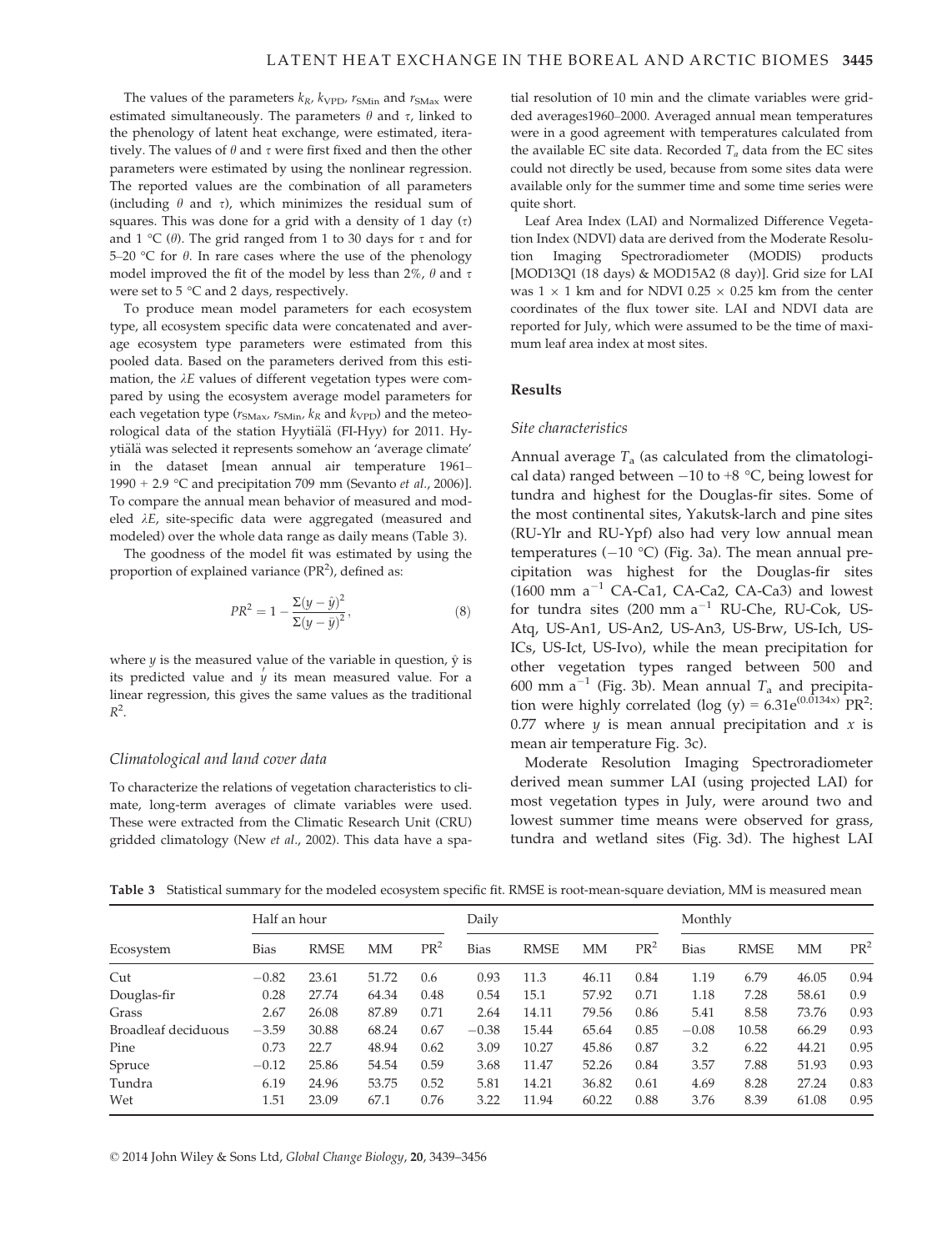

Fig. 3 Characteristic of the different vegetation types. (a) the variation in the mean annual air temperature (°C) (b) mean annual precipitation (mm) (c) logarithmic relationship of mean annual precipitation and air temperature log (y) = 6.31e $^{(0.0134x)}$  PR<sup>2</sup>: 0.77, (d) mean summer time LAI-index (e) Mean summer time NDVI, (f) regression between mean summer time LAI and NDVI index  $y = 4.9504x-$ 1.6940 PR<sup>2</sup>: 0.26. Results are presented in subpanels a, b, c and e by ecosystem type where, D, Douglas-fir forest; BD, broadleaf deciduous f.; S, spruce f.; P, pine f.; C, cut/open/burned f.; G, grassland; W, wetland; L, larch forest and T, tundra.

was observed in deciduous broadleaf, larch and Douglas-fir forests. The variation in NDVI and LAI was quite similar between ecosystem types (Fig. 3e). However, MODIS-derived NDVI as well as the LAI, were only weakly correlated with mean annual  $T_a$  ( $y = 0.0081x +$ 0.7509  $R^2 = 0.29$ , where y is NDVI and x is  $T_a$ ;  $y =$  $0.0485x + 2.0669$   $R^2 = 0.10$ , where *y* is LAI and *x* is air temperature). Also the correlation between NDVI and LAI was not strong ( $y = 5.6x-2.71$ ;  $R^2 = 0.31$  where y is LAI and  $x$  is NDVI) (Fig. 3f). The larch forest was the exception because, despite the low annual mean  $T_a$  and precipitation, summer time mean LAI and NDVI were almost as high as for the broadleaf-type forests (Fig. 3d and e).

## Phenological model parameters

For the wetland- and tundra land cover types, the parameters indicating the saturation temperature to reach minimum value of  $r_s$  ( $\theta$ ) and the delay ( $\tau$ ) were smaller than for the forested sites. In other words, these ecosystems shifted from the winter to the summer state more rapidly and at lower temperatures. Among the forest sites, only the larch forest had a similar low temperature requirement. Usually forests reached summer resistance when  $\theta$  varied between 10 and 13 °C with  $\tau$  varying from 15 to 25 days (Table 2; Fig. 4a, b). The longest spring recovery period (as measured by  $\tau$  and  $\theta$ , were observed for grassland ecosystems. For these ecosystems, the values of  $\theta$  were higher than for other ecosystems and values of  $\tau$  were higher than for tundra and wetland ecosystems. Douglas-fir did not show any seasonal pattern for  $r<sub>s</sub>$ , and the parameter values for the phenology model are not reliable since the difference between parameters describing wintertime resistance  $(r<sub>SMax</sub>)$ , and summertime resistance  $(r_{SMin})$  was small (Table 2).

 $r_{SMax}$ . The calculated maximum canopy resistance parameters  $r_{SMax}$  varied between 100 and 250 s m<sup>-1</sup> for all vegetation types  $(r<sub>SMax</sub>$  in Fig. 4c). Winter values of  $r<sub>s</sub>$  values were clearly higher than the summer values in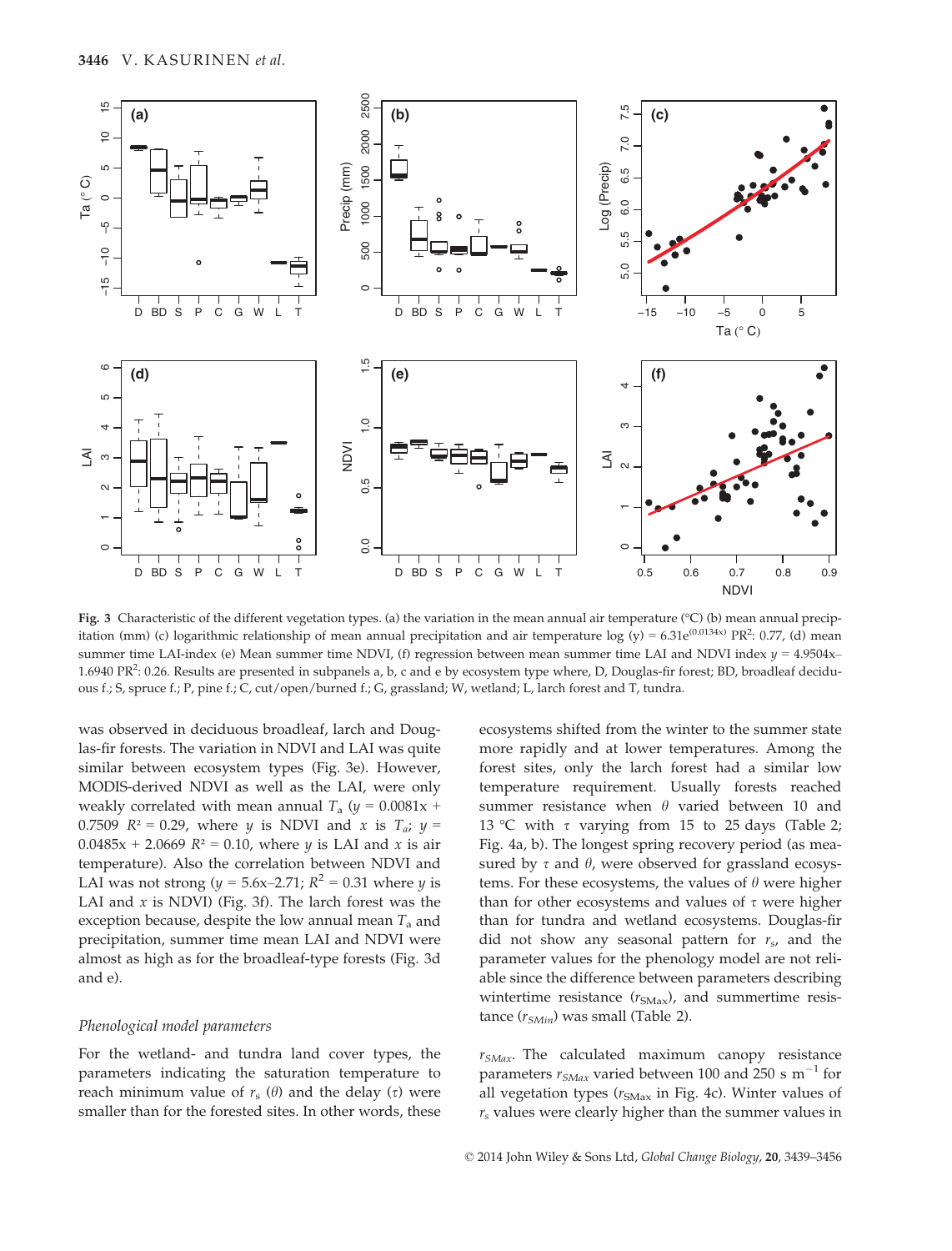

Fig. 4 Distribution of model parameters  $\theta$  (°C) (a),  $\tau$  (days) (b) maximum resistance r<sub>SMax</sub> (c), minimum resistance r<sub>SMin</sub> (d) sensitivity global shortwave radiation  $k_R$  (e) and sensitivity to rapid VPD changes  $k_{VPD}$  (f). Results are presented in all subpanels according to ecosystem types where, BD, broadleaf deciduous forest; C, cut/open/burned f.; P, pine f.; S, spruce f.; L, larch f.; D, Douglas-fir f.; G, grassland; W, wetland and T, tundra. Red points are model parameters that are calibrated against the all ecosystem type data and represent values estimated for all sites of an ecosystem type. Heavy black line of the box-and-wisker plot shows the arithmetic mean, thin black line 25% and 75% quartiles, and wisker lines (or single points) minimum and maximum values of the data. Red points are model parameters that are calibrated against the all ecosystem type data.

all ecosystems excluding Douglas-fir. The variation in wintertime  $r_s$  parameters within grassland, broadleaf deciduous forest and wetland ecosystems was large, while the variation for evergreen coniferous forest ecosystems was smaller (Fig. 4c).

 $r_{SMin}$ . The highest mean values of  $r_{SMin}$  were observed for Douglas-fir, grassland, tundra and wetland (Fig. 4d). For coniferous forests, the values of  $r_{SMin}$  were about half of the values for deciduous forests. Broadleaf deciduous forests had the smallest values of summer time  $r_s$  followed by the other forest ecosystems with exception of Douglas-fir. Douglas-fir had high values of  $r<sub>s</sub>$ . In general, wetlands and tundra ecosystems had higher values of  $r_s$  than forests.

 $k_R$ . The mean values of  $k_R$ , which describes the sensitivity of the surface resistance to  $R_{\rm g}$  were small for all sites, typically less than 100 W  $m^{-2}$ . There was no clear relationship of  $k_R$  with vegetation type or climatic characteristics. The largest variation in  $k<sub>R</sub>$  was observed for the broadleaved deciduous forest vegetation type (Fig. 4e).

 $k_{VPD}$ . High values of  $k_{VPD}$  indicate that  $r_s$  changes slowly with increasing  $_{e}$ , while low values indicate a rapid reduction in  $r_s$  when  $_e$  increases. Low values of  $k_{VPD}$  can be interpreted that stomatal resistance  $(r_s)$  is sensitive to vapor pressure deficit  $(\delta_e)$ . Values of  $k_{VPD}$ were higher (>500 Pa) for sites where freely evaporating water is present, and low (<500 Pa) for sites where the evaporative flux is governed by largely by stomatal regulation. The values were highest for the grass, tundra and wetland-types (Fig. 4f).

## Mean parameters for ecosystem types

Modeled mean parameters (red dots in Fig. 4; Table 2) for different ecosystem types were mainly within the variation range and close to arithmetic means from the site-specific estimation (black lines in Fig. 4).  $r_{\rm SMax}$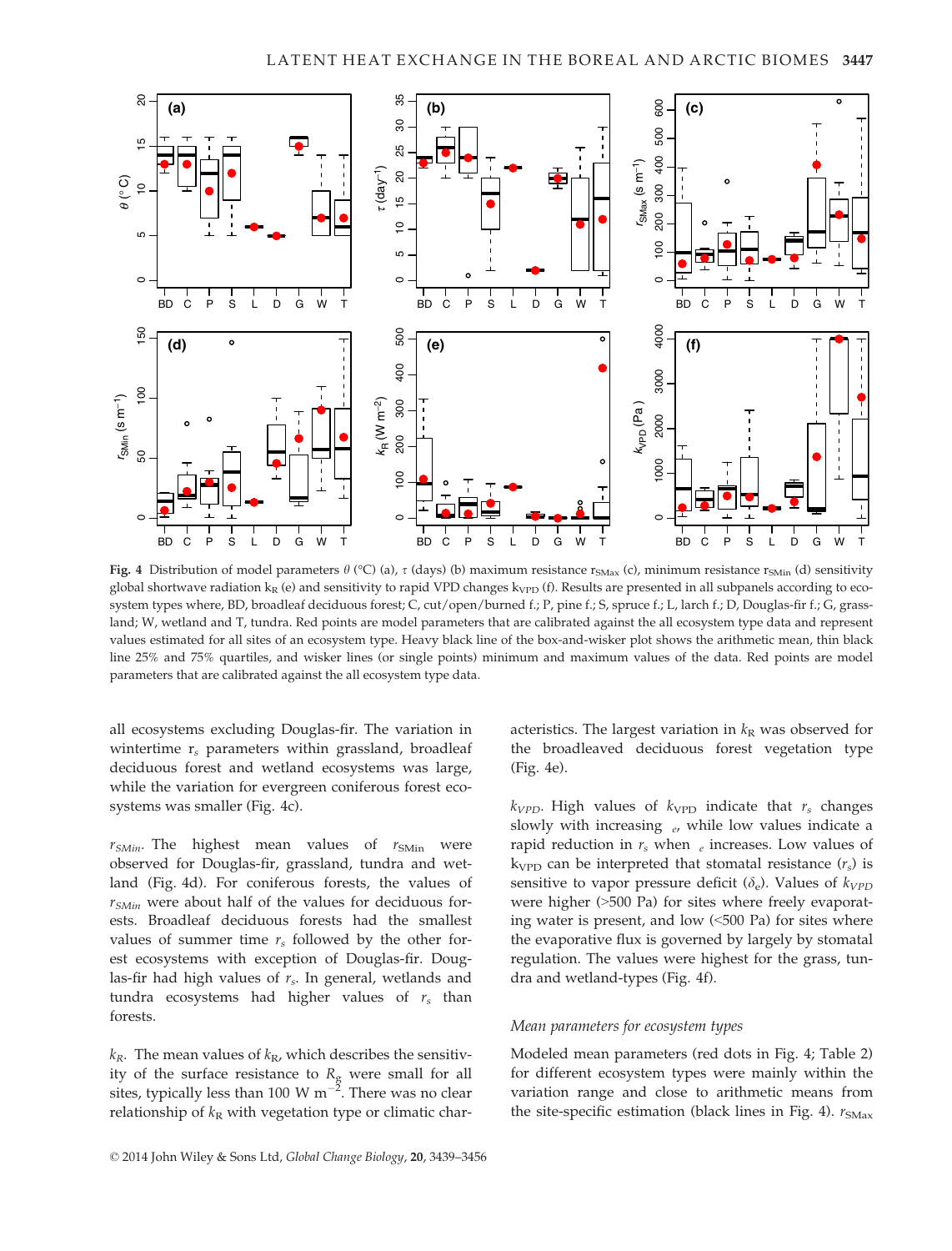was slightly lower for all ecosystem types than the calculated mean, grassland and pine excluded.  $r_{\text{SMin}}$ was higher than the mean for grassland, tundra and wetland, while values for Douglas-fir, broadleaf deciduous and spruce were slightly lower. For all ecosystems types,  $k_R$  values were similar to the mean values and only for tundra-type the parameter was clearly higher. The modeled  $k_{\text{VPD}}$  parameter was similar to the mean or slightly lower for all other sites, but higher for grassland and tundra.

## Aerodynamic resistance  $(r_a)$

Aerodynamic resistance was calculated from the recorded EC data based on Eqn (2). Typically  $r_a$  was smaller for forests than for open ecosystems (Fig. 5a). In most forest ecosystems, median values of  $r_a$  from half-hourly data were less than 50 s  $\mathrm{m}^{-1}$ , Douglas-fir excluded. For grassland, tundra and wetlands that are usually more open ecosystems than forests,  $r_a$  varied typically from 50 to 150 (s  $m^{-1}$ ) (Fig. 5a).  $r_a$  values derived from estimation where ecosystem specific data were pooled, (red dots) were quite similar to calculated averages for ecosystems (black horizontal lines in Fig. 5a).

## Surface resistance  $(r_s)$

Surface resistance was calculated according to Eqns (3- 7) and the overall pattern of ecosystem median values was opposite to  $r_a$ . Usually, those systems that had low  $r_a$ , had higher  $r_s$ , and those with high  $r_a$ , had low  $r_s$ (Fig. 5b). The highest median values of  $r<sub>s</sub>$ , calculated from half-hourly data, were found for broadleaf deciduous and larch, followed by evergreen needle leaf and cut forests. For wetlands, grasslands and tundra  $r_s$  was typically lower than for forest ecosystems.  $r_s$  from pooled ecosystem calibration were quite similar to calculated means (red dots in Fig. 5b), but lower for broadleaf deciduous forests. For wetlands and tundra, estimated values from pooled data were higher than the calculated means (Fig. 5b).

## Partitioning total resistance between rs and ra

Total resistance was calculated as the sum of  $r_a$  and  $r_s$ . Forests have typically higher  $r_s$  than ecosystems with short vegetation, where aerodynamic resistance controls the total resistance (Fig. 5c). This can be seen from Fig. 5c where  $r<sub>s</sub>$  in all forest ecosystems contributes clearly more than 50% of the total resistance  $(r_s + r_a)$ , while for other ecosystems this proportion is typically less. The range in of the ratio of  $r_s$  to  $r_s + r_a$  varies mostly in cut forests, wetland and tundra. This indicates the heterogeneity of these ecosystem types. For example, the length of the roughness elements (height of the vegetation) is not similar in different kind of cut forests, wetlands or tundra, while in mature forests and grasslands the variation is smaller. The importance of  $r_s$ calculated based on pooled data is within the range of the ecosystem specific variation. However, in the pooled data the importance of  $r<sub>s</sub>$  was larger for wetlands and tundra (Fig. 5c).

#### Fit of the model

The proportion of explained variance  $(PR^2)$  between measured and predicted  $\lambda E$  for half-hourly values var-



Fig. 5 Distribution of calculated median aerodynamic resistance  $(r_a)$  from half an hour data (a), distribution of calculated median surface resistance  $(r_s)$  from half an hour data (b) and proportion of total resistance accounted for  $r_s$  (i.e., the ratio of  $r_s$  to  $r_s + r_a$ ) (c) based on the data presented in panels a and b. Results are presented in all subpanels according to ecosystem types where, BD, broadleaf deciduous forest, C, cut/open/burned forest; P, pine forest; S, spruce forest; L, larch forest; D, Douglas-fir forest; G, grassland; W, wetland and T, tundra.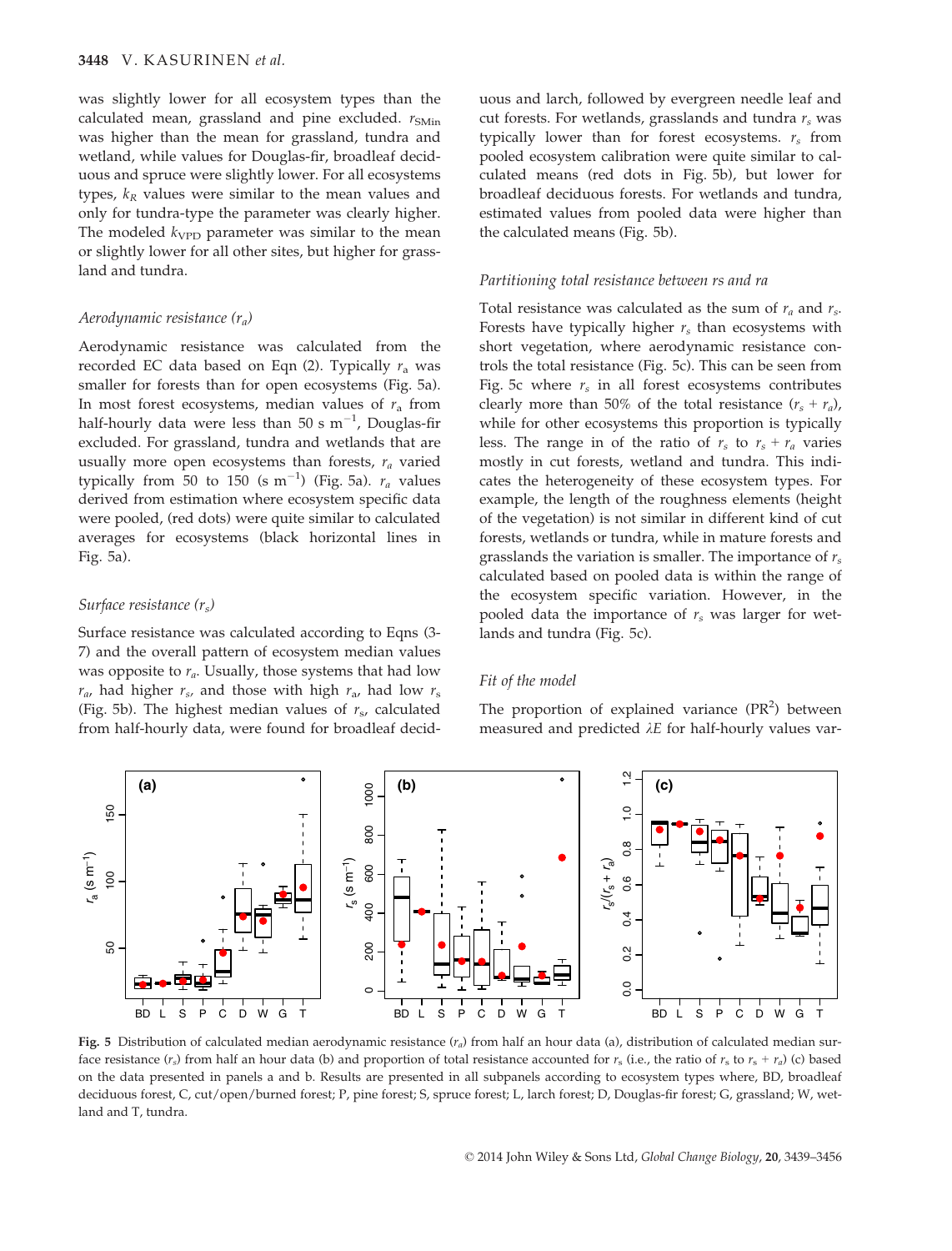ied from 0.4 to 0.84 among sites. The mean  $PR^2$  value was  $0.65 \pm 0.11$  (mean  $\pm$  SD). When we compared daily mean  $\lambda E$  values to daily averages of the modeled data the  $PR^2$  varied from 0.33 (CA-Man) to 0.92 (CA-NS5) with a mean of  $0.76 \pm 0.11$ , and for monthly aggregation from 0.58 (RU-Cok) to 0.99 (RU-Ha1) with a mean  $0.90 \pm 0.07$  (Table 3; Fig. 6). All model and statistical parameters for sites, as well as, ecosystem types are reported in S1.

Fits of the model based on the ecosystem type specific estimation, were slightly lower than the arithmetic mean from the site-specific calibration (red dots in Fig. 6a). However, for daily and monthly time steps, the fit was generally better than the arithmetic mean from the site-specific estimation (red dots in Fig. 6b and c). This was due to the increase in variance of the data when all the data for an ecosystem is pooled, and not actually due to a better fit of the model.

The aggregated daily mean values over the whole data range showed that the yearly patterns of measured and modeled  $\lambda E$  in all ecosystem types were similar and indicate a good fit over all of the year (examples provided in Fig. 7).

## Vegetation differences in  $\lambda E$

There was a strong relationship [92.16e $^{(0.0418x)}$ ,  $P < 0.05$ ,  $R^2 = 0.99$ ] between ecosystem type specific model parameters  $r<sub>SMin</sub>$  and  $k<sub>VPD</sub>$  calibrated against the pooled data (Fig. 8). In this regression, the small  $r_{SMin}$  indicates low summer time resistance that typically leads to higher  $\lambda E$  flux. Like it can be seen from the Fig. 5c,  $r_s$ mainly controls  $\lambda E$  in forest ecosystems. Forests seem also to be more sensitive to VPD changes (Fig. 8). Ecosystems that have values of  $r_{\text{SMin}}$  greater than  $500 \text{ s m}^{-1}$  (grasslands, wetlands and tundra), are not sensitive to VPD changes, but have lower value of  $r_s$ than most forests.

To compare the differences between ecosystems, the ecosystem specific  $\lambda E$  flux was simulated by using mean ecosystem parameters and meteorological variables from site FI-Hyy. Even with identical levels of meteorological forcing differences between ecosystems were observed. The proportion of simulated  $\lambda E$  of net radiation varied between ecosystems from 39% in broadleaf deciduous forest to 16% in tundra (Fig. 9).

## Discussion

This study presents a comprehensive analysis of  $\lambda E$  for different vegetation types of the northern temperate, boreal and arctic vegetation zones. The boreal and arctic zones are, by no means homogenous, but a mixture of different land cover types that are determined by the proportion of wetlands and frequency of disturbances (Bonan, 2008a,b). This study presents a new quantitation of energy exchange of different land cover types based on the data of 65 FLUXNET stations. It is demonstrated that these land cover types differ in their energy exchange and their response of surface resistance to the environment. The PM equation gave an adequate description of the  $\lambda E$  for all vegetation types, however, the  $r_s$  parameters and the response of  $r_s$  to the environment differed between sites. Furthermore, phenological effects were important since wintertime and summer time resistances were different for all sites, except Douglas-fir.

The resistances,  $r_a$  and  $r_s$ , govern  $\lambda E$  between vegetated surface and atmosphere. The resistances estimated for different ecosystem types are within the range of the reported variation in boreal ecosystems (Baldocchi et al., 2000; Eugster et al., 2000). Baldocchi et al. (2000) and Eugster et al. (2000) reported that total



Fig. 6 Proportion of explained variance (PR<sup>2</sup>) for 0.5 h (a), daily (b) and monthly (c) time span. Results are presented in all subpanels according to ecosystem types where, BD, broadleaf deciduous forest; C, cut/open/burned f.; P, pine f.; S, spruce f.; L, larch f.; D, Douglas-fir f.; G, grassland; W, wetland and T, tundra. Red points are  $PR<sup>2</sup>$  values from pooled estimation based on the ecosystem specific model parameters presented in Fig. 4.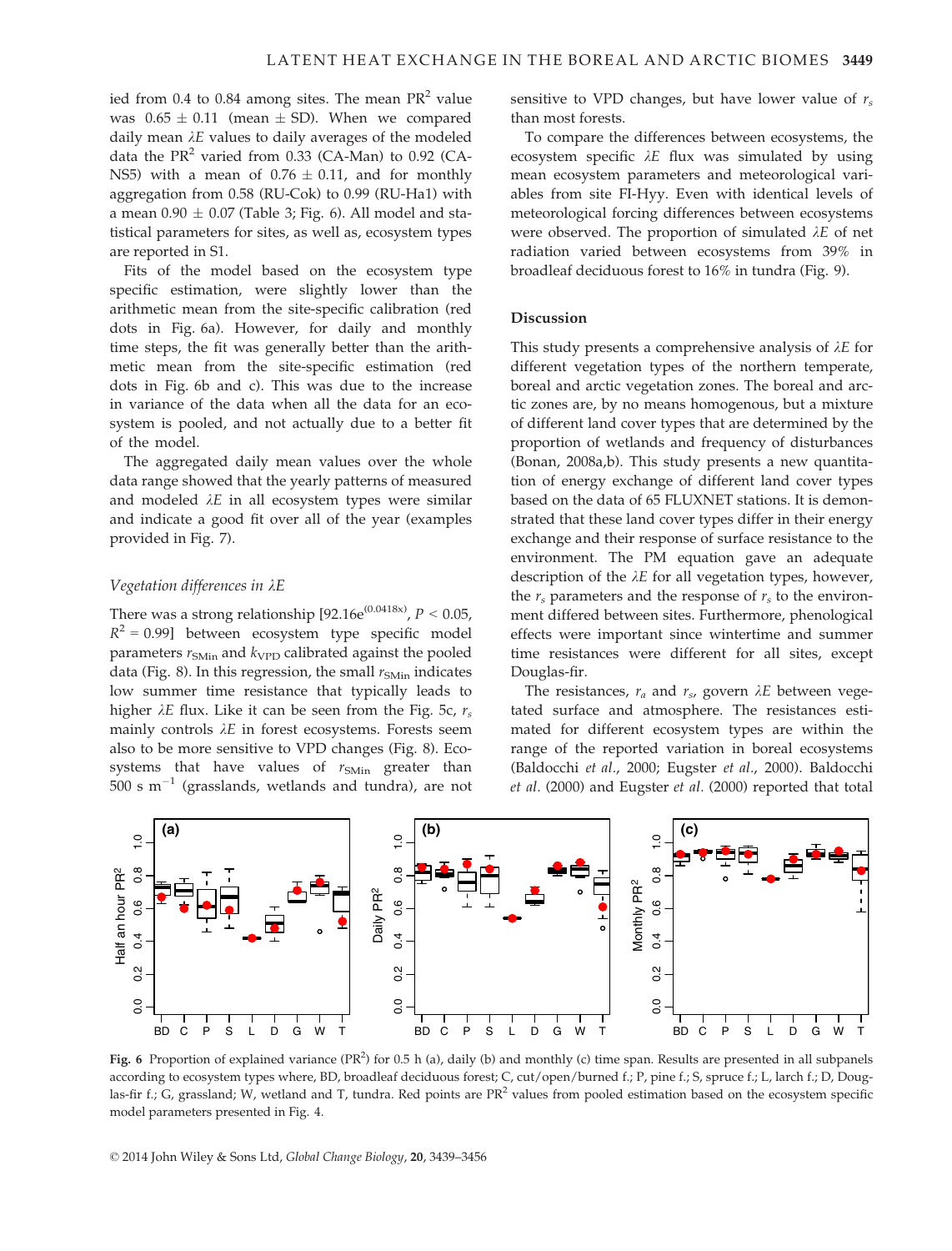

Fig. 7 Aggregated annual measured and predicted  $\lambda E$  for different vegetation types over the data range used in the estimation. The black line is the mean daily  $\lambda E$  and the red line represents modeled daily values. Subpanels represent data and fit of the model for following sites a: CA-Oas PR<sup>2</sup> 0.98, b: RU-Ylr PR<sup>2</sup> 0.85, c: CA-Sj2 PR<sup>2</sup> 0.92, d: CA-Ca1 PR<sup>2</sup> 0.93, e: FI-Hyy PR<sup>2</sup> 0.98, f: RU-Ha1 PR<sup>2</sup> 0.91, g: RU-Fyo PR<sup>2</sup> 0.94, h: RU-Che PR<sup>2</sup> 0.83, i: CA-Mer PR<sup>2</sup> 0.98. Ecosystem types that sites are represented are (a) broadleaf deciduous forest, (b) larch forest, (c) cut forest, (d) Douglas-fir forest, (e) pine forest, (f) grassland, (g) spruce forest, (h) tundra, (i) wetland.

resistance in boreal ecosystems varies between 20 and 1500 s  $m^{-1}$ . In this study, we found that when the calculated median  $r_s$  exceeds 500 s m<sup>-1</sup> in half-hourly data, the ratio of  $r<sub>s</sub>$  to the total resistance is typically greater than 0.7. This suggests that in all these ecosystems  $r<sub>s</sub>$  is the most important vegetation characteristics controlling  $\lambda E$ . The range of the variation in the  $r_s$ model parameters was large also within the ecosystem types. Summer minimum resistance values  $(r<sub>SMin</sub>)$  and the VPD sensitivity of the stomata  $(k_{\text{VPD}})$  for different sites were strongly correlated (see Fig. 8). In this regression, broadleaf deciduous forest has the smallest  $r_{\text{SMin}}$ , followed by the other young and mature forest types, while grassland, tundra and wetland-type ecosystems have significantly higher  $r<sub>SMin</sub>$  and seem not to be sensitive to changes in VPD. The observation of this study is consistent with previous findings (Kelliher et al., 1995; Baldocchi & Vogel, 1997) and suggest that evergreen needle leaf forests have higher values of  $r<sub>s</sub>$  than deciduous broadleaf stands.

Based on the findings of this study,  $\lambda E$  in wetlands and tundra ecosystems occurs often from open water surface or the ground, while stomata largely control the  $\lambda E$  of forests. The highest values for  $r_s$  were observed in tundra and wetland ecosystems. In both ecosystems types, mosses are very common or in some cases, the dominant vegetation cover.  $\lambda E$  from feather moss, Sphagnum species and lichen are not similar to vascular plants due to the difference in physiological structure. Brown et al. (2010) reported that feather moss has higher resistance to  $\lambda E$  than Sphagnum species, and Kettridge et al. (2013) showed that a higher tree density in wetlands affects  $\lambda E$ .

The fit of the model was fair for half-hourly time periods ( $PR<sup>2</sup>$  around 0.6 for most ecosystem types) and the model was able to capture variation in all ecosystem types. Used radiation and flux data in the estimation was not corrected for the energy balance closure or other potential errors. Energy balance closure calculations were also not possible for some of the tundra sites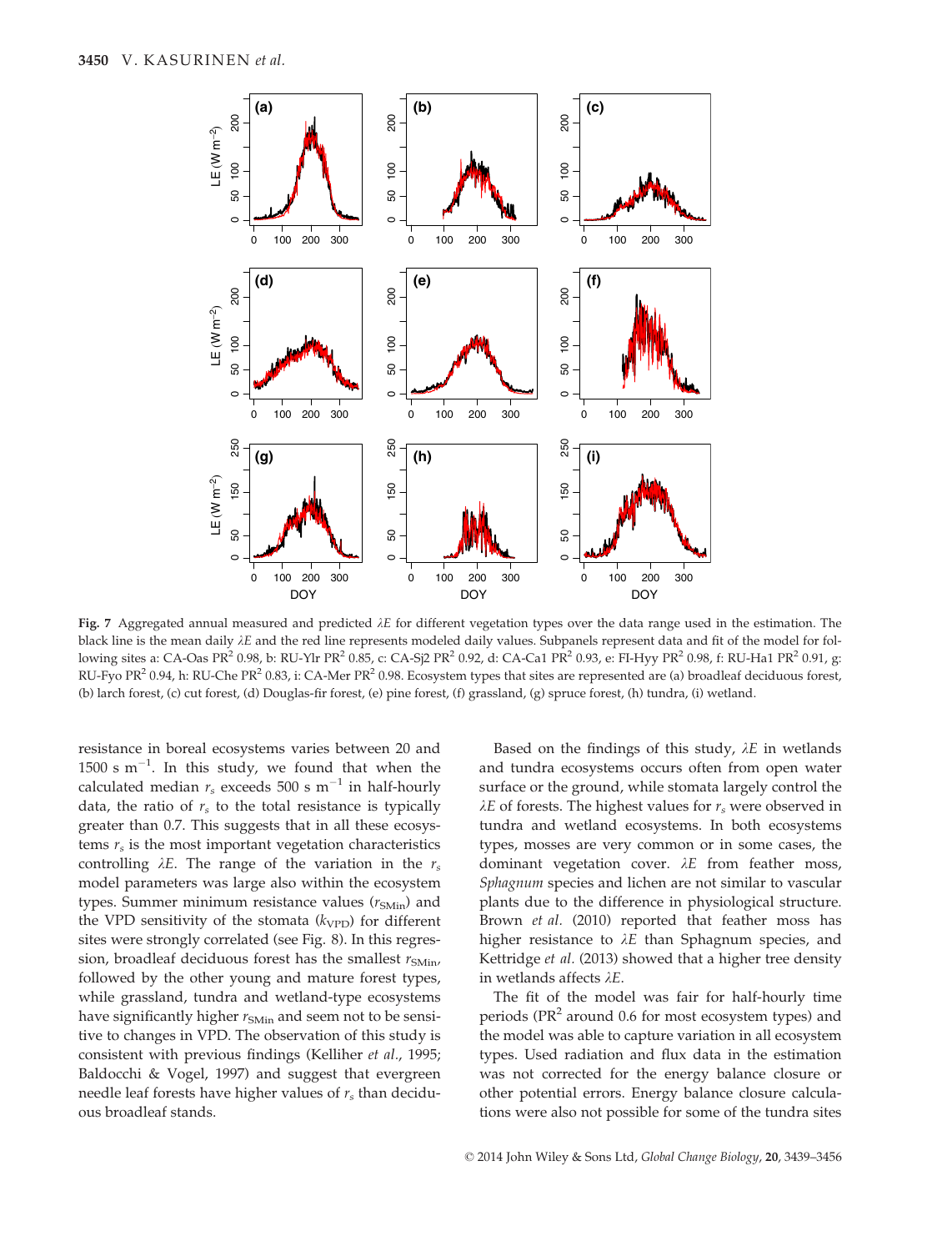

Fig. 8 Relationship between modeled ecosystem type specific parameters  $r<sub>SMin</sub>$  and  $k<sub>VPD</sub>$  y = 92.16e<sup>(0.0418x)</sup> PR<sup>2</sup> 0.98. The order of dots from right to left with increasing  $r<sub>SMin</sub>$  and  $k<sub>VPD</sub>$  is broadleaf deciduous forest, larch forest, cut/open/burned forest, spruce forest, pine forest, Douglas-fir forest, grassland, tundra and wetland.

where ground heat flux was not measured and eddy flux data for the whole year was not available. The mean PR<sup>2</sup> values of this study, were similar to values usually reported for carbon fluxes in similar ecosystems (Gea-Izquierdo et al., 2010). It is notable that the model performance was less than average for the Douglas-fir stands in both studies (this study and Gea-Izquierdo et al., 2010). While the explanatory power of the models was quite high, parameter values varied within and between vegetation types. Some of the variation in the parameters within a vegetation type can be explained by differences in the functioning of ecosystems on different sites, but some can be attributed to cross-correlation of parameters that increase the errors of the estimated parameter values (e.g. Gea-Izquierdo et al., 2010). Aside from the Douglas-fir sites the fit was also poor for some tundra sites.

The reasons for the lack of fit to Douglas-fir is ignored, because this ecosystem have not responded well either to earlier attempt to use phenological models. However, it can be considered that in tundra ecosystems some of the assumptions of the PM equation are not realized. Tundra ecosystems have a sparse vegetation cover and the melting of the active layer may induce a large heat sink (Rouse, 1984). Therefore, it is likely that the plant canopy is not warming as expected by the PM equation and the assumptions are violated in tundra ecosystems where the difference between  $R_n$ and soil heat flux might be necessary in estimating the available energy flux. For some sites, it is estimated that soil heat flux might account up to 30% of  $R_n$  (Rouse,



**Fig. 9** Proportion (%) of annual net radiation ( $R_n$ ) accounted for by of  $\lambda E$  based on the parameter values estimated for each ecosystem type. Meteorological data from station FI-Hyy were used in the simulations. Results are presented according to ecosystem types where, BD, broadleaf deciduous forest; C, cut/open/ burned forest; P, pine forest; S, spruce forest; L, larch forest; D, Douglas-fir forest; G, grassland; W, wetland and T, tundra.

1984; Boike et al., 2008). This is particularly true since in some of our tundra sites a thin layer that overlays permafrost and heats up is used primarily to melt ice (Boike et al., 2008; Langer et al., 2011). Also, the evaporation in some tundra ecosystems seems to depend on precipitation since it changes the area covered by open water surfaces in these wet ecosystems (Boike et al., 2008).

Comparison of the simulated  $\lambda E$  rates for different land cover types using climate data of the FI-Hyy site shows that  $\lambda E$  and its sensitivity to environmental factors differs between land cover types. At identical values of  $R_n$ ,  $u_*$  and  $u$ ,  $\lambda E$  was usually higher for forested sites than for the other sites, including wetlands. This is probably due to their larger transpiring leaf area. The highest values of  $\lambda E$  were found for deciduous forests, followed by larch forests and fir or spruce forests. This is in agreement with the previous case studies that suggest that  $\lambda E$  from deciduous leaf forest can be from 50 to 90% of the annual precipitation (Baldocchi et al., 2000; Chapin et al., 2000; Blanken et al., 2001) and  $r_s$  of evergreen conifers can be twice as large as that of deciduous broadleaf forests (Eugster et al., 2000). The simulated  $\lambda E$  of short vegetation sites, grassland and tundra was less than for forests. The real difference is probably even larger since  $r_a$  tends to be larger for short vegetation sites. For example Nordbo et al. (2011) found that  $\lambda E$  from the Hyytiälä pine forest exceeded the  $\lambda E$ of a nearby lake, because the forest was better coupled to the atmosphere, i.e. the forest had a lower  $r_a$ .

The selected model for this study may also be criticized since it does not include drought in the soil. Although, several studies have shown the connection between soil moisture, LAI and  $\lambda E$  (Barr et al., 2007;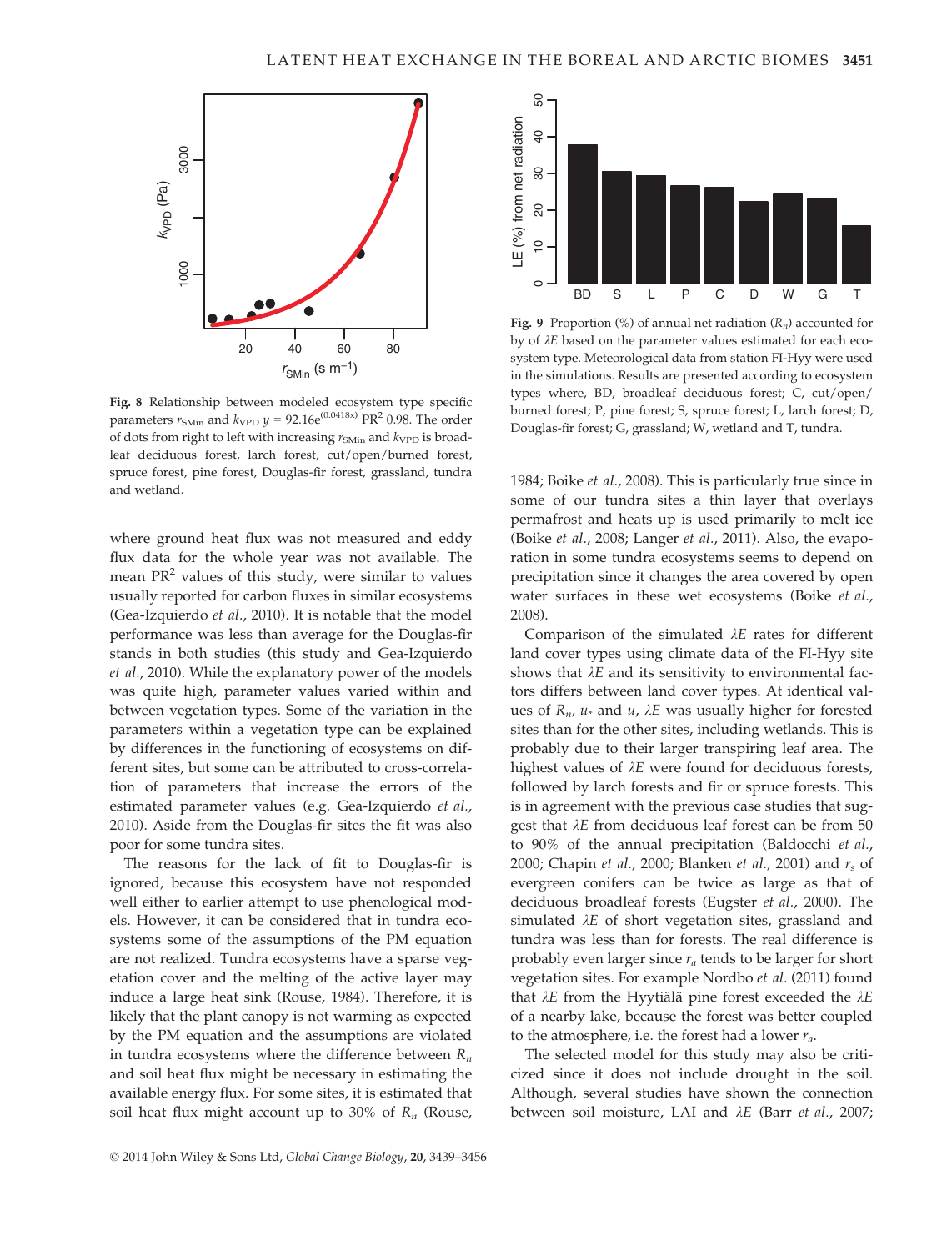Granier et al., 2007), their relationship can be inconsistent and complex in different ecosystems (Eugster et al., 2000). Typically conifers are less sensitive to drought than deciduous broadleaf trees (Lagergren & Lindroth, 2002; Bernier et al., 2006; Kljun et al., 2006). Because all sites did not provided both soil moisture and precipitation data, the effect of drought to  $\lambda E$  it is neglected from this study. Previous studies have shown that the effect of drought can be hard to capture even with detailed models (Duursma et al., 2008). Based on the analysis of the selected sites and data in this study, a special need to estimate model parameters separately was not found. The fit of our model is good without taking into account the possible drought effect throughout the season, which may indicate that drought in the northern ecosystems is not very important in boreal and arctic ecosystem.

There is also a large difference in parameters of the  $\lambda E$  model between summer and winter periods for all ecosystem types except coastal Douglas-fir. The approach of this study to explain the seasonal variation in  $r<sub>s</sub>$  is phenomenological and that the model describes different processes, like physiological changes of evergreens, snow melt and leaf growth for different land cover types. A similar approach has been used previously to predict GPP and explains well the differences between different seasons in the  $r_s$  model parameters (Berninger et al., 1996; Mäkelä et al., 2004; Mäkelä et al., 2006).

The  $\lambda E$  of deciduous broad leaf forests should depend largely on the expansion of leaf area (Blanken *et al.*, 1997). A shift from winter to summer values of  $r_s$ is expected when the forest starts to leaf out and GPP starts to increase. Leafing out of trees has traditionally been predicted using accumulated temperature models (Raulier & Bernier, 2000) and the temperature sum required partially depends on the genetic origin of the trees, but is mostly driven by the accumulation of cold days prior to warming. Baldocchi et al. (2005) used successfully an approach based on running averages of temperatures to predict the date when NEE equals 0 in northern deciduous broadleaf forests. We did not use the same approach as Baldocchi et al. (2005), since we have focused mainly on evergreen forests, where the approach does not apply. Instead, our approach emphasizes a gradual transition from winter to summer states in most common ecosystem types in boreal and arctic regions.

For evergreen conifers, it can be argued that the pronounced seasonal cycle we usually observe is caused by stomatal closure in the winter (Wieser, 2000) and to some extent by higher energy requirements when energy is used to melt snow rather than to evaporate water. Differences between winter and summer gas exchange are relatively well documented for photosynthetic capacity and attributed to photosynthetic down regulation (Suni et al., 2003; Mäkelä et al., 2004, 2008; Kolari et al., 2007; Gea-Izquierdo et al., 2010). Although, this approach has been used less for  $\lambda E$ ; there is evidence that stomatal resistance increase during the winter periods (Wieser, 2000; Sevanto et al., 2006). The values of the time interval required for the recovery of transpiration (indicated by the parameter  $\tau$ ) were slightly higher than previously reported values related to the delayed photosynthesis using a large part of this data set (Gea-Izquierdo et al., 2010). In this study, we observed values of the delay  $(\tau)$  ranging from 2 to 30 days in different conifer forests. We think that the development of the LAI of the understory or other factors may play a role in determining the value of  $\tau$ . Also Brümmer et al. (2012) reported clearly longer values for the delays in  $\lambda E$  than for the photosynthesis thus the approach was more statistical than in this study and was done by using normalized cross-correlation coefficients (NCCC) to evaluate the lag of evapotranspiration behind  $R_n$ . The results of Brümmer *et al.* (2012) support the findings of this study that the delay on average is smaller in wetland and tundra ecosystems while from some ecosystems (Douglas-fir) or some sites it cannot be detected. However, without a comprehensive analysis of the links in the recovery of photosynthesis and evapotranspiration the linkages of down regulation recovery of GPP and of evapotranspiration after the winter remain speculative even if previous studies have indicate their potential relevance (Running, 1980; Grace, 1990).

At cut forest sites, the ecosystem is to some degree disturbed and consists of a natural mosaic of young trees, grass, shrubs and mosses. After a clear-cut,  $\lambda E$ from the tree canopy ceases and  $\lambda E$  from the ground vegetation increases. However, the disturbance does not necessarily decrease  $\lambda E$  significantly (Vesala et al., 2005; Jassal et al., 2009). Increased light intensity in undergrowth increases photosynthesis and through that  $\lambda E$  from vegetation and undergrowth and shrubs might be mainly accountable to  $\lambda E$  (Baldocchi *et al.*, 2000; Rouse, 2000). Kelliher et al. (1998) reported that the understory might contribute between 30% and 92% (mean 54%) of the daily  $\lambda E$  even in a mature pine forest and Blanken et al. (1997) that hazelnut understory transpiration exceeded 25% of total stand evapotranspiration in a mature aspen forest during the summer months.

Vesala et al. (2005) reported that thinning of a pine forest in the southern part of Finland did not change fluxes of water or carbon within the detection limits, but affected the physical properties of the canopy like wind speed normalized by the friction velocity. Alto-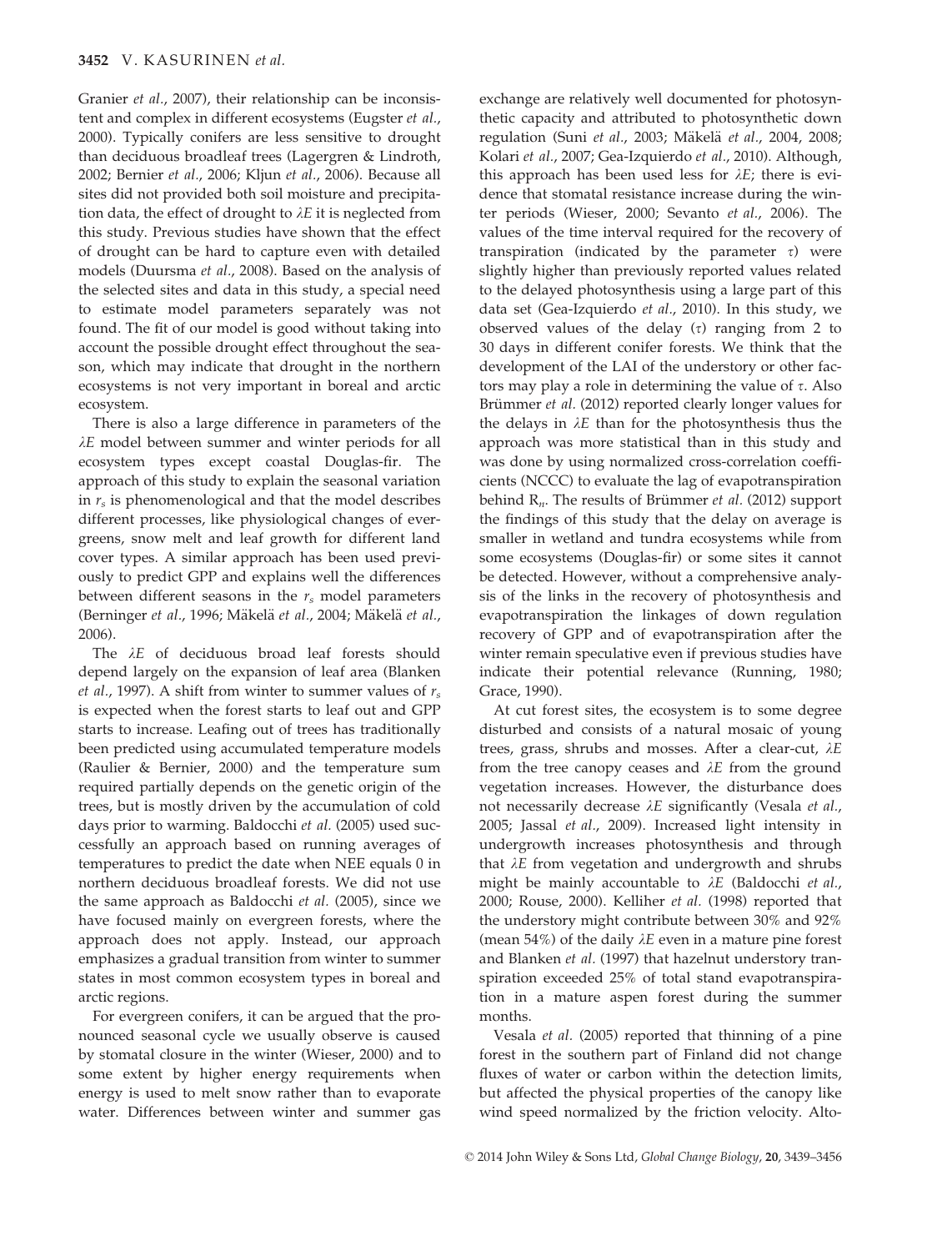gether, it is not clear how leaf area,  $u_*$  and water use of trees interact. Intermediate disturbances of ecosystems do therefore not necessarily decrease fluxes of  $\lambda E$  while the effect has been reported to be significant for the carbon balance in a boreal forest (Bergeron et al., 2008). Indeed studies of water fluxes after thinning or other intermediate-severity disturbances show inconsistently either increases (Lagergren et al., 2008) no changes (Vesala et al., 2005) or small decreases in  $\lambda E$  (Dore et al., 2012).

For tundra and wetlands the interpretation of our temperature-based model for phenology is not very clear because mosses are typically the dominant plant functional type in these ecosystems. Therefore, the concept of surface resistance can be disputed and it is not as clear as in forests, where it is controlled by the stomata. In these systems, high  $r_{SMax}$  values are partly artificial, because stomatal resistance should not be important while the site is mainly snow covered, although evapotranspiration is still occurring through evaporation from the snow surface and sublimation.

Altogether, the temperature-based approach was useful, although for some ecosystems like tundra, it might be necessary to take into account also the soil heat flux. It seems that the approaches for GPP modeling by Gea-Izquierdo et al. (2010) for conifers and the approach of Baldocchi et al. (2005) for deciduous vegetation indicate that there are different environmental factors governing the recovery of the canopy. These phenological aspects should be explored in future modeling exercises at a more detailed scale. However, the phenomenological scheme worked quite well for large areas.

The relatively large variation in both site and ecosystem type specific  $k_R$  and  $k_{\text{VPD}}$  parameters suggests that the sensitivity of stomatal resistance to irradiance and VPD varies between ecosystem types but also between different sites covered by the same ecosystem type. The estimated  $k_R$  were smaller than we would have expected from physiological measurements of stomatal responses to irradiance (e.g. Gea-Izquierdo et al., 2010). The estimated  $k_R$  values were usually small for deciduous forests ecosystems and tundra. The larger variation in  $k_{\text{VPD}}$  suggests that within grassland, tundra and wetland land cover types different ecosystems can have different sensitivities of  $r_s$  to  $\delta_e$  (Fig. 4). Sites that have high  $k_{\text{VPD}}$  usually suffer less from water stress and their stomatal resistance is not sensitive to VPD. In the ecosystem type pooled estimation, the mean  $k_{\text{VPD}}$  values for tundra and wetlands were much higher than for forests where the  $r<sub>s</sub>$  is expected to be the dominant term governing the water vapor flux. For some tundra- and wetland-type sites the summer resistance and sensitivity to VPD was higher than for other ecosystems.

The analysis suggests that there are large differences in the surface and aerodynamic resistances between different vegetation types in the boreal and arctic biomes (Fig. 5, Fig. 9). Surface resistance seems to regulate  $\lambda E$  over the year in larch, most deciduous, pine and spruce forest, while the role of aerodynamic resistance is significant in clear-cut and burnt sites, tundra and wetland ecosystems.

Boreal landscapes are, from a standpoint of energy exchange, by no means homogenous and there are large differences in  $\lambda E$  between different ecosystem types. The used approach led to relatively good estimates of latent heat exchange for these land cover types. Differences in surface resistance between the summer and winter periods are large, also for evergreen conifers, and might be important for the estimation of winter- and spring time latent heat exchange. The results suggest that the accuracy of regional energy exchange estimates will be vastly improved if the significance of stomatal regulation and phenology in different vegetation types is explicitly addressed.

## Acknowledgements

This research was funded by the Nordic Center of Excellence CRAICC (Cryosphere-atmosphere interactions in a changing Arctic climate), Center of Excellence (project numbers 1118615, ICOS 271878 and ICOS-Finland 281255, ICOS-ERIC 281250 and EU through projects GHG-Europe and InGOS.

We are grateful from the possibility to utilized resources and data that are funded by Fluxnet-Canada, AmeriFlux and US National Science Foundation. The Fluxnet-Canada Research network was funded by the Canadian Foundation for Climate and Atmospheric Sciences (CFCAS), the Natural Sciences and Engineering Research Council (NSERC) of Canada, BIOCAP Canada, Natural Resources Canada and Environment Canada. The Canadian Carbon Program (CCP) was funded by CFCAS, BIOCAP Canada, Natural Resources Canada and Environment Canada. Additional support for both networks was provided by various provincial agencies and industry collaborators: Ministry of Environment (Ontario), Forestry Research Parnership (Canada) and Forestry Canada. The NOBS-MB site also received support from NASA (NAG5- 11154 and NASA NNG05GA76G). We also thank TCOS-Siberia that enabled data collection in some Russian flux-towers as well as Helmholtz Association (Helmholtz Young Investigators Group, grant VH-NG-821) that funded the work of Torsten Sachs. We also thank FLUX-Asia for providing data for this study.

We also thank personally the following site PI's: Alan Barr, Allison Dunn, Brian Amiro, Charles Bourque, David Hollinger, Corinna Rebmann, Eugenie Euskirchen, Gaius Shaver, Hank Margolis, Harry McCaughey, J. William Munger, James Randerson, Lawrence Flanagan, Lise Soerensen, M. Martin Heimann, Mats Nilsson, Mike Goulden, Nigel Roulet, Peter Blanken and Riccardo Valentini and as well as all other persons who are not mentioned here, but has helped to produce data utilized in this study.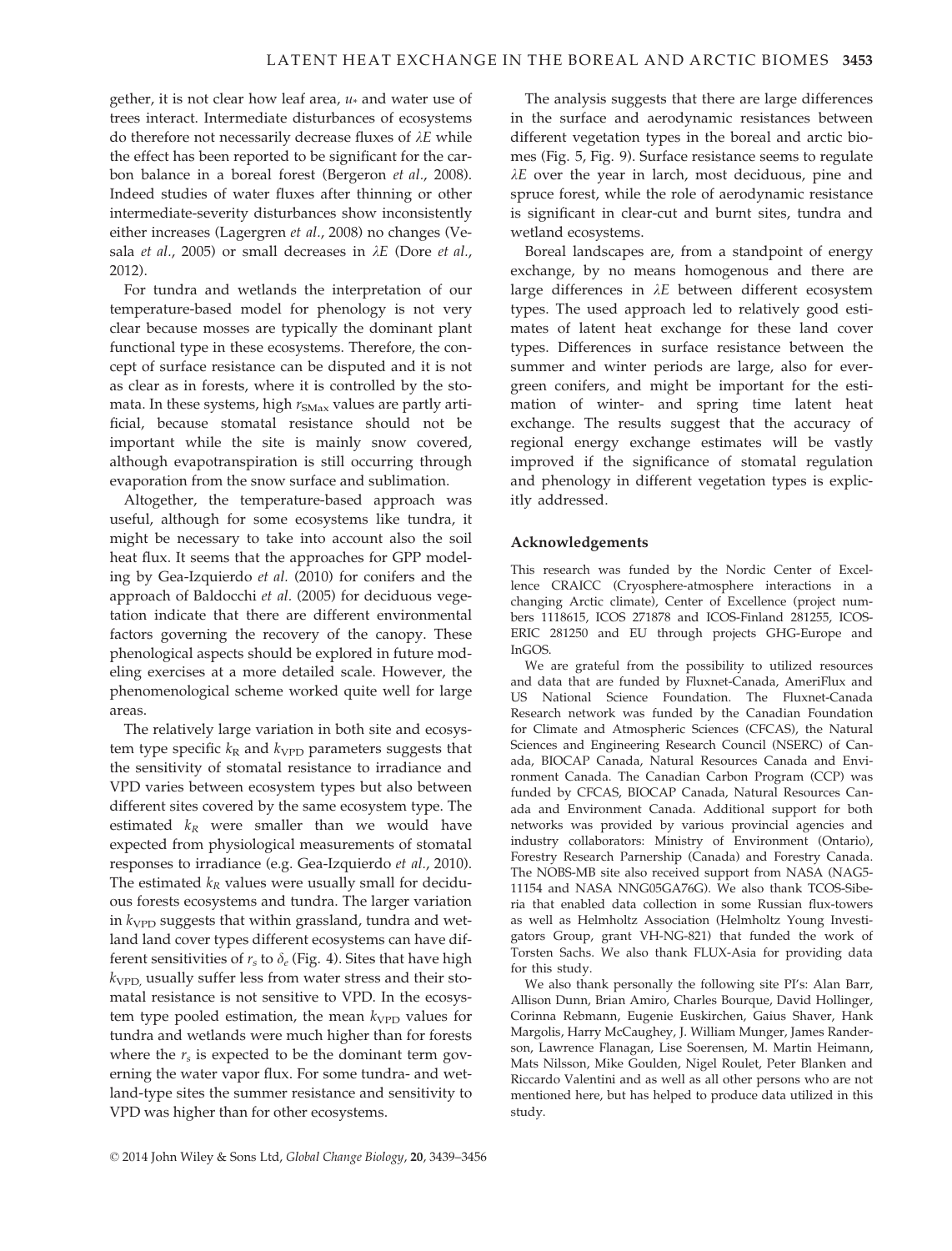#### References

- Adkinson AC, Syed KH, Flanagan LB (2011) Contrasting responses of growing season ecosystem CO<sub>2</sub> exchange to variation in temperature and water table depth in two peatlands in northern Alberta, Canada. Journal of Geophysical Research, 116, 1–17.
- Admiral SW, Lafleur PM (2007) Modelling of latent heat partitioning at a bog peatland. Agricultural and Forest Meteorology, 144, 213–229.
- Alavi N, Warland JS, Berg AA (2006) Filling gaps in evapotranspiration measurements for water budget studies: evaluation of a Kalman filtering approach. Agricultural and Forest Meteorology, 141, 57–66.
- Allen RG (1998) Crop Evapotranspiration (guidelines for computing crop water requirements). FAO Irrigation and Drainage Paper, 56, 1–296.
- Amiro B, Barr A, Black T et al. (2006) Carbon, energy and water fluxes at mature and disturbed forest sites, Saskatchewan, Canada. Agricultural and Forest Meteorology, 136, 237–251.
- Aubinet M, Grelle A, Ibrom A et al. (2000) Estimates of the annual net carbon and water exchange of forests: the EUROFLUX methodology. Advances in Ecological. Research, 30, 113–175.
- Aurela M, Laurila T, Tuovinen JP (2004) The timing of snow melt controls the annual CO2 balance in a subarctic fen. Geophysical Research Letters, 31, L16119.
- Aurela M, Lohila A, Tuovinen J, Hatakka J, Riutta T, Laurila T (2009) Carbon dioxide exchange on a northern boreal fen. Boreal Environment Research, 6095, 699–710.
- Baldocchi D (2008) Breathing of the terrestrial biosphere: lessons learned from a global network of carbon dioxide flux measurement systems. Australian Journal of Botany, 56, 1.
- Baldocchi DD, Vogel CA (1997) Seasonal variation of energy and water vapor exchange rates above and below a boreal jack pine forest canopy. Journal of Geophysical Research, 102, 28,939–28951
- Baldocchi D, Kelliher FM, Black TA, Jarvis P (2000) Climate and vegetation controls on boreal zone energy exchange. Global Change Biology, 6, 69–83.
- Baldocchi D, Falge E, Gu L et al. (2001) FLUXNET: a new tool to study the temporal and spatial variability of ecosystem-scale carbon dioxide, water vapor, and energy flux densities. Bulletin of the American Meteorological Society, 82, 2415–2434.
- Baldocchi DD, Black TA, Curtis PS et al. (2005) Predicting the onset of net carbon uptake by deciduous forests with soil temperature and climate data: a synthesis of FLUXNET data. International Journal of Biometeorology, 49, 377–387.
- Barr G, Betts AK, Black TA, Mccaughey JH, Smith CD (2001) Intercomparison of BOREAS northern and southern study area. Journal of Geophysical Research, 106, 543–550.
- Barr AG, Black AT, Hogg EH et al. (2007) Climatic controls on the carbon and water balances of a boreal aspen forest, 1994-2003. Global Change Biology, 13, 561–576.
- Barr AG, van der Kamp G, Black TA, McCaughey JH, Nesic Z (2012) Energy balance closure at the BERMS flux towers in relation to the water balance of the White Gull Creek watershed 1999–2009. Agricultural and Forest Meteorology, 153, 3–13.
- Belelli-Marchesini L (2007b) Analysis of the carbon cycle of steppe and old field ecosystems of central Asia, Ph.D. thesis, 209 pp, University of Tuscia, Viterbo, Italy Available at: http://dspace.unitus.it/handle/2067/540 (accessed 15 May 2013).
- Belelli-Marchesini L, Papale D, Reichstein M et al. (2007a) Carbon balance assessment of a natural steppe of southern Siberia by multiple constraint approach. Biogeosciences, 4, 581–595.
- Bergeron O, Margolis HA, Coursolle C, Giasson MA (2008) How does forest harvest influence carbon dioxide fluxes of black spruce ecosystems in eastern North America? Agricultural and Forest Meteorology, 148, 537–548.
- Bernier PY, Bartlett P, Black TA, Barr A, Kljun N, McCaughey JH (2006) Drought constraints on transpiration and canopy conductance in mature aspen and jack pine stands. Agricultural and Forest Meteorology, 140, 64-78.
- Berninger F, Mäkela A, Hari P (1996) Optimal control of gas exchange during drought: empirical evidence. Annals of Botany, 77, 469–476.
- Black TA, den Hartog G, Neumann HH et al. (1996) Annual cycles of water vapor and carbon dioxide fluxes in and above a boreal aspen forest. Global Change Biology, 2, 219–229.
- Blanken PD, Black TA (2004) The canopy conductance of a boreal aspen forest, Prince Albert National Park, Canada. Hydrological Processes, 18, 1561–1578.
- Blanken PD, Black TA, Neumann HH, den Hartog G, Yang PC, Nesic Z, Lee X (2001) The seasonal water and energy exchange above and within a boreal aspen forest. Journal of Hydrology, 245, 118–136.
- Blanken PD, Black TA, Yang PC et al. (1997) Energy balance and canopy conductance of a boreal aspen forest: partitioning overstory and understory components. Journal of Geophysical Research, 102, 28915–28927.
- Boike J, Wille C, Abnizova A (2008) Climatology and summer energy and water balance of polygonal tundra in the Lena River Delta. Siberia. Journal of Geophysical Research, 113, G03025.
- Boike J, Kattenstroth B, Abramova K et al. (2013) Baseline characteristics of climate, permafrost and land cover from a new permafrost observatory in the Lena River Delta, Siberia (1998–2011). Biogeosciences, 10, 2105–2128.
- Bonan GB (2008a) Forests and climate change: forcings, feedbacks, and the climate benefits of forests. Science, (New York, N.Y.), 320, 1444–1449.
- Bonan GB (2008b) Ecological climatology Concepts and applications. 2nd edn. Cambride University Press, New York.
- Brown SM, Petrone RM, Mendoza C, Devito KJ (2010) Surface vegetation controls on evapotranspiration from a sub-humid Western Boreal Plain wetland. Hydrological Processes, 24, 1072–1085.
- Brümmer C, Black TA, Jassal RS et al. (2012) How climate and vegetation type influence evapotranspiration and water use efficiency in Canadian forest, peat land and grassland ecosystems. Agricultural and Forest Meteorology, 153, 14–30.
- Chapin FS, Mcguire AD, Randerson J et al. (2000) Arctic and boreal ecosystems of western North America as components of the climate system. Global Change Biology, 6, 211–223.
- Cleugh HA, Leuning R, Mu Q, Running SW (2007) Regional evaporation estimates from flux tower and MODIS satellite data. Remote Sensing of Environment, 106, 285– 304.
- Corradi C, Kolle O, Walter K, Zimov SA, Schulze E-D (2005) Carbon dioxide and methane exchange of a north-east Siberian tussock tundra. Global Change Biology, 11, 1910–1925.
- Coursolle C, Margolis HA, Barr AG et al. (2006) Late-summer carbon fluxes from Canadian forests and peatlands along an east – west continental transect. Canadian Journal of Forest Research, 800, 783–800.
- Dore S, Montes-Helu M, Hart SC et al. (2012) Recovery of ponderosa pine ecosystem carbon and water fluxes from thinning and stand-replacing fire. Global Change Biology, 18, 3171–3185.
- Dunn AL, Barford CC, Wofsy SC, Goulden ML, Daube BC (2007) A long-term record of carbon exchange in a boreal black spruce forest: means, responses to interannual variability, and decadal trends. Global Change Biology, 13, 577–590.
- Duursma RA, Kolari P, Perämäki M et al. (2008) Predicting the decline in daily maximum transpiration rate of two pine stands during drought based on constant minimum leaf water potential and plant hydraulic conductance. Tree Physiology, 28, 265–276.
- Epstein HE, Calef MP, Walker MD, Chapin ST III, Starfield AM (2004) Detecting changes in arctic tundra plant communities in response to warming over decadal time scales. Global Change Biology, 10, 1325–1334.
- Escobedo JF, Gomes EN, Oliveira AP, Soares J (2011) Ratios of UV, PAR and NIR components to global solar radiation measured at Botucatu site in Brazil. Renewable Energy, 36, 169–178.
- Eugster W, Rouse WR, Pielke RA et al. (2000) Land-atmosphere energy exchange in Arctic tundra and boreal forest : available data and feedbacks to climate. Global Change Biology, 6, 84–115.
- Euskirchen ES, Bret-Harte MS, Cott GJ, Edgar C, Shaver GR (2012) Seasonal patterns of carbon dioxide and water fluxes in three representative tundra ecosystems in northern Alaska. Ecosphere, 3, Article 4 1–19.
- Falge E, Baldocchi D, Olson R et al. (2001) Gap filling strategies for long term energy flux data sets. Agricultural and Forest Meteorology, 107, 71–77.
- Flanagan LB, Syed KH (2011) Stimulation of both photosynthesis and respiration in response to warmer and drier conditions in a boreal peatland ecosystem. Global Change Biology, 17, 2271–2287.
- Foken T (2008) The energy balance closure problem: an overview. Ecological applications, 18, 1351-1367.
- Garratt JR (1978) Transfer characteristics for a heterogeneous surface of large aerodynamic roughness. Quarterly Journal of the Royal Meteorological Society, 104, 491–502.
- Gea-Izquierdo G, Mäkelä A, Margolis H et al. (2010) Modeling acclimation of photosynthesis to temperature in evergreen conifer forests. The New phytologist, 188, 175–186.
- Gioli B, Miglietta F, De Martino B et al. (2004) Comparison between tower and aircraft-based eddy covariance fluxes in five European regions. Agricultural and Forest Meteorology, 127, 1–16.
- Göckede M, Foken T, Aubinet M et al. (2008) Quality control of CarboEurope flux data – Part 1: coupling footprint analyses with flux data quality assessment to evaluate sites in forest ecosystems. Biogeosciences, 5, 433–450.
- Goulden ML, McMillan AMS, Winston GC, Rocha AV, Manies KL, Harden JW, Bond-Lamberty BP (2011) Patterns of NPP, GPP, respiration, and NEP during boreal forest succession. Global Change Biology, 17, 855–871.
- Grace J (1990) Cuticular water loss unlikely to explain tree-line in Scotland. Oecologia, 84, 64–68.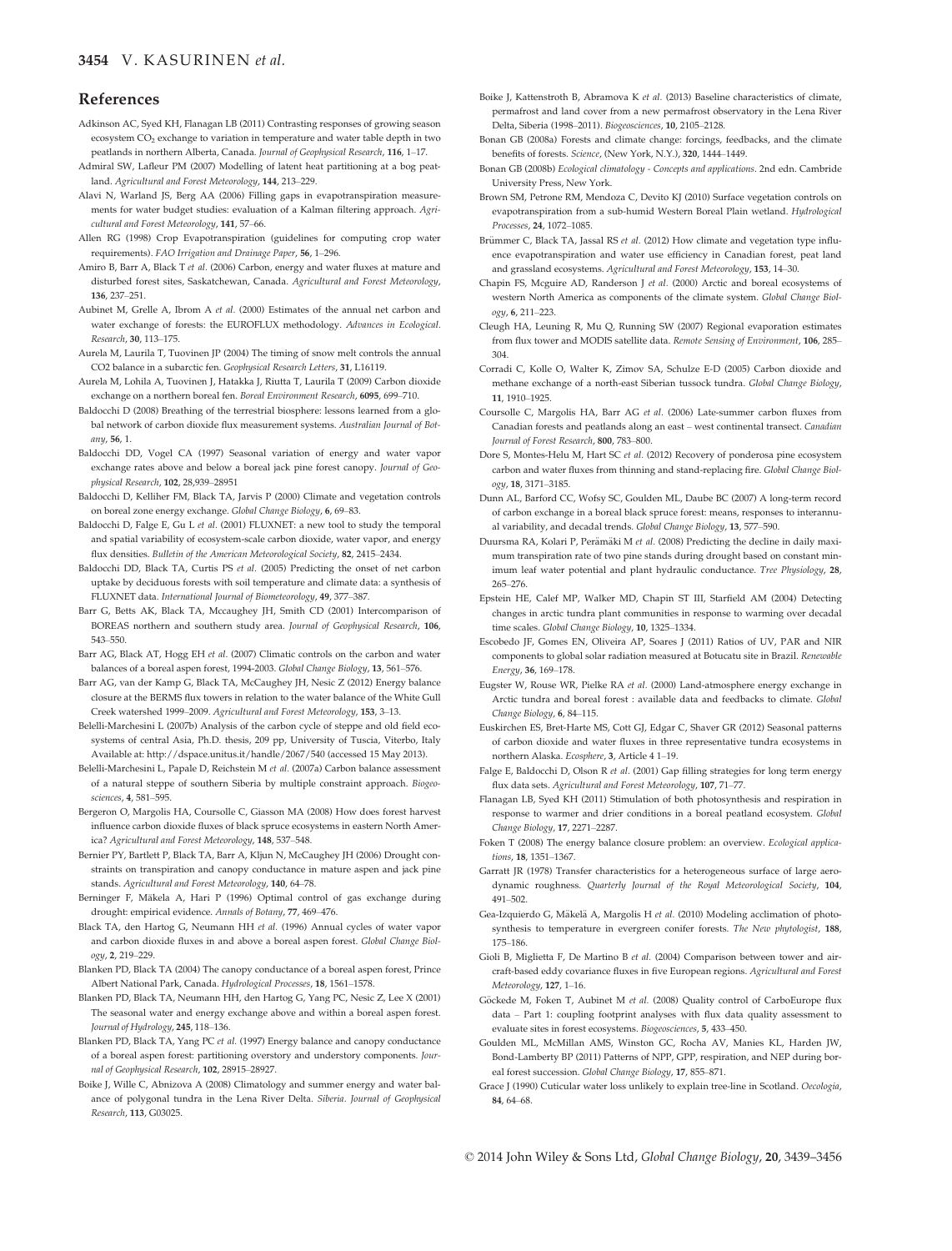- Granier A, Reichstein M, Breda N et al. (2007) Evidence for soil water control on carbon and water dynamics in European forests during the extremely dry year: 2003. Agricultural and Forest Meteorology, 143, 123–145.
- Grelle A, Lindroth A, Mölder M (1999) Seasonal variation of boreal forest surface conductance and evaporation. Agricultural and Forest Meteorology, 99, 563–578.
- Griffis TJ, Black TA, Morgenstern K et al. (2003) Ecophysiological controls on the carbon balances of three southern boreal forests. Agricultural and Forest Meteorology, 117, 53–71.
- Hamada S, Ohta T, Hiyama T, Kuwada T, Takahashi A, Maximov TC (2004) Hydrometeorological behaviour of pine and larch forests in eastern Siberia. Hydrological Processes, 18, 23–39.
- Hollinger DY, Goltz SM, Davidson EA, Lee IT, Tu K, Valentine HT (1999) Seasonal patterns and environmental control of carbon dioxide and water vapour exchange in an ecotonal boreal forest. Global Change Biology, 5, 891–902.
- Hollinger DY, Aber J, Dail B et al. (2004) Spatial and temporal variability in forestatmosphere CO2 exchange. Global Change Biology, 10, 1689–1706.
- Hu J, Moore DJP, Riveros-Iregui DA, Burns SP, Monson RK (2010) Modeling wholetree carbon assimilation rate using observed transpiration rates and needle sugar carbon isotope ratios. The New phytologist, 185, 1000–1015.
- van Huissteden J, Maximov TC, Dolman A (2005) High methane flux from an arctic floodplain (Indigirka lowlands, eastern Siberia). Journal of Geophysical Research, 110, G02002.
- Jarvis PG (1976) The interpretation of the variations in leaf water potential and stomatal conductance found in canopies in the field. Philosophical Transactions of the Royal Society of London B, Biological Sciences, 273, 593–610.
- Jarvis PG, Massheder JM, Hale SE, Moncrieff JB, Rayment M, Scott SL (1997) Seasonal variation in carbon dioxide, water vapor, and energy exchanges of a boreal black spruce forest. Journal of Geophysical Research, 102, 28953–28966.
- Jasechko S, Sharp ZD, Gibson JJ, Birks SJ, Yi Y, Fawcett PJ (2013) Terrestrial water fluxes dominated by transpiration. Nature, 496, 347–350.
- Jassal RS, Black TA, Spittlehouse DL, Brummer C, Nesic Z (2009) Evapotranspiration € and water use efficiency in different-aged Pacific Northwest Douglas-fir stands. Agricultural and Forest Meteorology, 149, 1168–1178.
- Jung M, Reichstein M, Bondeau A (2009) Towards global empirical upscaling of FLUXNET eddy covariance observations: validation of a model tree ensemble approach using a biosphere model. Biogeosciences, 6, 2001–2013.
- Jung M, Reichstein M, Ciais P et al. (2010) Recent decline in the global land evapotranspiration trend due to limited moisture supply. Nature, 467, 951–954.
- Jung M, Reichstein M, Margolis HA et al. (2011) Global patterns of land-atmosphere fluxes of carbon dioxide, latent heat, and sensible heat derived from eddy covariance, satellite, and meteorological observations. Journal of Geophysical Research, 116,  $C00107$
- Katul GG, Oren R, Manzoni S, Higgins C, Parlange MB (2012) Evapotranspiration : a process driving mass transport and energy exchange in the soil-plant-atmosphereclimate system. Reviews of Geophysics, 50, RG3002.
- Kelliher FM, Leuning R, Raupach MR, Schulze E (1995) Maximum conductances for evaporation vegetation types from global. Agricultural and Forest Meteorology, 1923, 1–16.
- Kelliher FM, Lloyd J, Arneth A et al. (1998) Evaporation from a central Siberian pine forest. Journal of Hydrology, 205, 279–296.
- Kettridge N, Thompson DK, Bombonato L, Turetsky MR, Benscoter BW, Waddington JM (2013) The ecohydrology of forested peatlands: simulating the effects of tree shading on moss evaporation and species composition. Journal of Geophysical Research: Biogeosciences, 118, 422–435.
- Kljun AN, Black TA, Griffis TJ et al. (2006) Response productivity stands of net of three to ecosystem boreal forest. Ecosystems, 9, 1128-1144
- Kolari P, Lappalainen HK, Hänninen H, Hari P (2007) Relationship between temperature and the seasonal course of photosynthesis in Scots pine at northern timberline and in southern boreal zone. Tellus B, 59, 542–552.
- Krishnan P, Black TA, Jassal RS, Chen B, Nesic Z (2009) Interannual variability of the carbon balance of three different-aged Douglas-fir stands in the Pacific Northwest. Journal of Geophysical Research, 114, G04011.
- Kurbatova J, Li C, Varlagin A, Xiao X, Vygodskaya N (2008) Modeling carbon dynamics in two adjacent spruce forests with different soil conditions in Russia. Biogeosciences, 5, 969–980.
- Kustas WP, Choudhury BJ, Moran MS, Reginato RJ, Jackson RD, Gay LW, Weaver HL (1989) Determination of sensible heat flux over sparse canopy using thermal infrared data. Agricultural and Forest Meteorology, 44, 197–216.
- Kustas WP, Goodrich DC, Moran MS et al. (1991) An Interdisciplinary Field Study of the Energy and Water Fluxes in the Atmosphere-Biosphere System over Semiarid

Rangelands: Description and Some Preliminary Results. Bulletin of the American Meteorological Society, 72, 1683–1705.

- Lagergren F, Lindroth A (2002) Transpiration response to soil moisture in pine and spruce trees in Sweden. Agricultural and Forest Meteorology, 112, 67–85.
- Lagergren F, Lankreijer H, Kučera J, Cienciala E, Mölder M, Lindroth A (2008) Thinning effects on pine-spruce forest transpiration in central Sweden. Forest Ecology and Management, 255, 2312–2323.
- Langer M, Westermann S, Muster S, Piel K, Boike J (2011) The surface energy balance of a polygonal tundra site in northern Siberia – Part 2: winter. The Cryosphere, 5, 509–524.
- Launiainen S (2010) Seasonal and inter-annual variability of energy exchange above a boreal Scots pine forest. Biogeosciences, 7, 3921–3940.
- Law BE, Falge E, Gu L et al. (2002) Environmental controls over carbon dioxide and water vapor exchange of terrestrial vegetation. Agricultural and Forest Meteorology, 113, 97–120.
- Lecina S, Martinez-Cob A, Pérez PJ, Villalobos FJ, Baselga JJ (2003) Fixed versus variable bulk canopy resistance for reference evapotranspiration estimation using the Penman–Monteith equation under semiarid conditions. Agricultural Water Management, 60, 181–198.
- Leuning R (1995) A critical appraisal of a coupled stomatal–photosynthesis model for C3 plants. Plant, Cell and Environment, 18, 339–357.
- Leuning R, van Gorsel E, Massman WJ, Isaac PR (2012) Reflections on the surface energy imbalance problem. Agricultural and Forest Meteorology, 156, 65–74.
- Lindroth A, Grelle A, More A (1998) Long-term measurements of boreal forest carbon balance. Global Change Biology, 4, 443–450.
- Lindroth A, Lagergren F, Aurela M et al. (2008) Leaf area index is the principal scaling parameter for both gross photosynthesis and ecosystem respiration of Northern deciduous and coniferous forests. Tellus B, 60, 129–142.
- Liu H, Randerson JT, Lindfors J, Chapin FS III (2005) Changes in the surface energy budget after fire in boreal ecosystems of interior Alaska: an annual perspective. Journal of Geophysical Research, 110, D13101.
- Lohila A, Aurela M, Hatakka J, Pihlatie M, Minkkinen K, Penttilä T, Laurila T (2010) Responses of N2O fluxes to temperature, water table and N deposition in a northern boreal fen. European Journal of Soil Science, 61, 651-661.
- Lund M, Lindroth A, Christensen TR, Ström L (2007) Annual CO 2 balance of a temperate bog. Tellus B, 59, 804–811.
- Lund M, Lafleur PM, Roulet NT et al. (2009) Variability in exchange of CO2 across 12 northern peatland and tundra sites. Global Change Biology, 16, 2436–2488.
- Mäkelä A, Hari P, Berninger F, Hänninen H, Nikinmaa E (2004) Acclimation of photosynthetic capacity in Scots pine to the annual cycle of temperature. Tree Physiology, 24, 369–376.
- Mäkelä A, Kolari P, Karimäki J, Nikinmaa E, Perämäki M, Hari P (2006) Modelling five years of weather-driven variation of GPP in a boreal forest. Agricultural and Forest Meteorology, 139, 382–398.
- Mäkelä A, Pulkkinen M, Kolari P et al. (2008) Developing an empirical model of stand GPP with the LUE approach: analysis of eddy covariance data at five contrasting conifer sites in Europe. Global Change Biology, 14, 92–108.
- Margolis HA, Ryan MG (1997) A physiological basis for biosphere-atmosphere interactions in the boreal forest: an overview. Tree physiology, 17, 491–499.
- McCaughey JH, Pejam MR, Arain MA, Cameron DA (2006) Carbon dioxide and energy fluxes from a boreal mixedwood forest ecosystem in Ontario, Canada. Agricultural and Forest Meteorology, 140, 79–96.
- Merbold L, Kutsch WL, Corradi C et al. (2009) Artificial drainage and associated (CO2/CH4) in a tundra ecosystem. Global Change Biology, 15, 2599–2614.
- Mkhabela MS, Amiro BD, Barr AG et al. (2009) Comparison of carbon dynamics and water use efficiency following fire and harvesting in Canadian boreal forests. Agricultural and Forest Meteorology, 149, 783–794.
- Moffat AM, Papale D, Reichstein M et al. (2007) Comprehensive comparison of gapfilling techniques for eddy covariance net carbon fluxes. Agricultural and Forest Meteorology, 147, 209–232.
- Mu Q, Zhao M, Running SW (2011) Improvements to a MODIS global terrestrial evapotranspiration algorithm. Remote Sensing of Environment, 115, 1781–1800.
- New M, Lister D, Hulme M, Makin I (2002) A high-resolution data set of surface climate over global land areas. Climate research, 21, 1–25.
- Nordbo A, Launiainen S, Mammarella I, Leppäranta M, Huotari J, Ojala A, Vesala T (2011) Long-term energy flux measurements and energy balance over a small boreal lake using eddy covariance technique. Journal of Geophysical Research, 116, 1–17.
- Ohta T, Maximov TC, Dolman AJ et al. (2008) Interannual variation of water balance and summer evapotranspiration in an eastern Siberian larchforest over a 7-year period (1998–2006). Agricultural and Forest Meteorology, 148, 1941–1953.